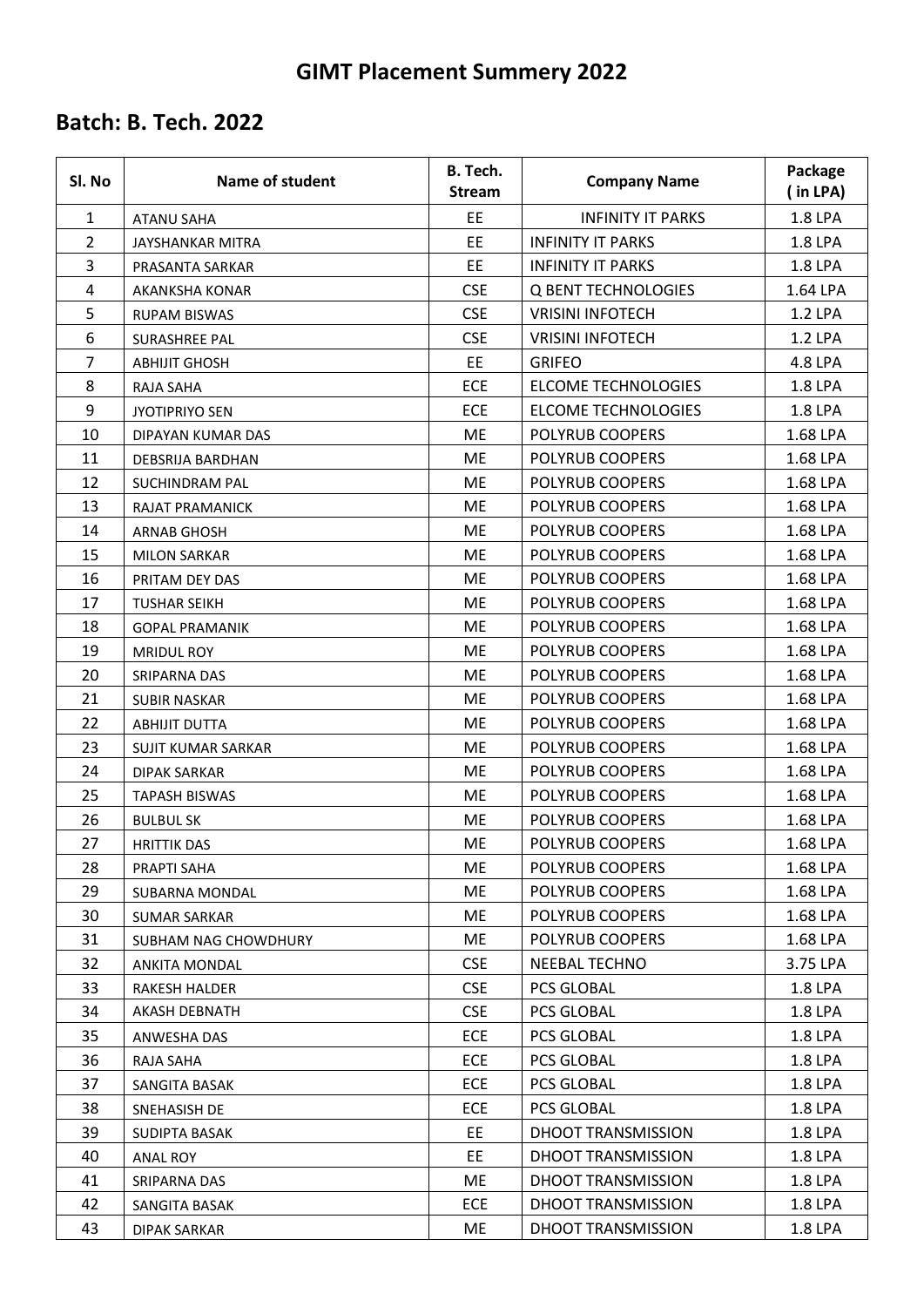| 44 | <b>SARIFA KHATUN</b>     | EE.        | DHOOT TRANSMISSION        | 1.8 LPA  |
|----|--------------------------|------------|---------------------------|----------|
| 45 | PRAPTI SAHA              | <b>ME</b>  | <b>DHOOT TRANSMISSION</b> | 1.8 LPA  |
| 46 | RATNADIP SAHA            | <b>CSE</b> | DHOOT TRANSMISSION        | 1.8 LPA  |
| 47 | MITA BISWAS              | <b>CSE</b> | DHOOT TRANSMISSION        | 1.8 LPA  |
| 48 | SAMPAD SAHA              | <b>ECE</b> | DHOOT TRANSMISSION        | 1.8 LPA  |
| 49 | ANIMESH GHOSH            | EE.        | DHOOT TRANSMISSION        | 1.8 LPA  |
| 50 | <b>SUVANKAR ROY</b>      | <b>EE</b>  | <b>DHOOT TRANSMISSION</b> | 1.8 LPA  |
| 51 | SATTWIK SARKAR           | EE.        | DHOOT TRANSMISSION        | 1.8 LPA  |
| 52 | ANUPAM OJHA              | EE.        | DHOOT TRANSMISSION        | 1.8 LPA  |
| 53 | ABHIJIT DUTTA            | ME         | DHOOT TRANSMISSION        | 1.8 LPA  |
| 54 | SUDIPTA BASAK            | EE.        | DHOOT TRANSMISSION        | 1.8 LPA  |
| 55 | <b>TAPASH BISWAS</b>     | ME         | DHOOT TRANSMISSION        | 1.8 LPA  |
| 56 | ROUMYADIPTA GANGULY      | EE.        | DHOOT TRANSMISSION        | 1.8 LPA  |
| 57 | <b>OMPRAKASH BISWAS</b>  | <b>CSE</b> | <b>ALUMNUS SOFTWARE</b>   | 6.0 LPA  |
| 58 | SUDIPTA BASAK            | EE.        | <b>DEBSON PUMPS</b>       | 2.6 LPA  |
| 59 | SAMPAD SAHA              | <b>ECE</b> | <b>POLAR ELECTRIC</b>     | 1.98 LPA |
| 60 | ANIMESH GHOSH            | EE.        | <b>FAURECIA</b>           | 1.77 LPA |
| 61 | SRIPARNA DAS             | ME         | <b>FAURECIA</b>           | 1.77 LPA |
| 62 | PRAPTI SAHA              | ME         | <b>FAURECIA</b>           | 1.77 LPA |
| 63 | SUBARNA MONDAL           | ME.        | <b>FAURECIA</b>           | 1.77 LPA |
| 64 | DIPAYAN KUMAR DAS        | ME         | <b>FAURECIA</b>           | 1.77 LPA |
| 65 | <b>TAPASH BISWAS</b>     | ME         | <b>ZF STEERING</b>        | 1.8 LPA  |
| 66 | TUSHAR SEIKH             | <b>ME</b>  | <b>ZF STEERING</b>        | 1.8 LPA  |
| 67 | <b>ABHIJIT DUTTA</b>     | ME         | <b>ZF STEERING</b>        | 1.8 LPA  |
| 68 | <b>GOURAB HAZRA</b>      | <b>CE</b>  | ROYAL INFRACONSTRU        | 2.16 LPA |
| 69 | SUBHRANIL BASU MALLICK   | <b>CE</b>  | ROYAL INFRACONSTRU        | 2.16 LPA |
| 70 | RAKESH HALDER            | <b>CSE</b> | <b>SHYAM STEEL</b>        | 1.8 LPA  |
| 71 | <b>SURASHREE PAL</b>     | <b>CSE</b> | <b>SHYAM STEEL</b>        | 1.8 LPA  |
| 72 | SAMHITA BISWAS           | <b>CE</b>  | 5DVDC                     | 1.8 LPA  |
| 73 | <b>BIPUL BISWAS</b>      | <b>CE</b>  | 5DVDC                     | 1.8 LPA  |
| 74 | <b>TARAK CHANDRA DEY</b> | <b>CE</b>  | 5DVDC                     | 3.6 LPA  |
| 75 | <b>GOPAL PRAMANIK</b>    | ME         | <b>EMVEE PHOTOVOLTAIC</b> | 1.8 LPA  |
| 76 | PRITAM DEY DAS           | <b>ME</b>  | <b>EMVEE PHOTOVOLTAIC</b> | 1.8 LPA  |
| 77 | <b>MRIDUL ROY</b>        | ME         | <b>EMVEE PHOTOVOLTAIC</b> | 1.8 LPA  |
| 78 | <b>SUMAN SARKAR</b>      | ME         | <b>EMVEE PHOTOVOLTAIC</b> | 1.8 LPA  |
| 79 | SUBHAM NAG CHOWDHURY     | <b>ME</b>  | <b>EMVEE PHOTOVOLTAIC</b> | 1.8 LPA  |
| 80 | SUBARNA MONDAL           | <b>ME</b>  | <b>EMVEE PHOTOVOLTAIC</b> | 1.8 LPA  |
| 81 | <b>SUBRATA BASAK</b>     | EE.        | <b>EMVEE PHOTOVOLTAIC</b> | 1.8 LPA  |
| 82 | SOUMYAJIT BHATTACHARYA   | EE.        | <b>EMVEE PHOTOVOLTAIC</b> | 1.8 LPA  |
| 83 | SAYAN BISWAS             | EE         | <b>EMVEE PHOTOVOLTAIC</b> | 1.8 LPA  |
| 84 | SUDIPTA SARKAR           | EE         | <b>EMVEE PHOTOVOLTAIC</b> | 1.8 LPA  |
| 85 | RAHIT GHOSH              | EE         | <b>EMVEE PHOTOVOLTAIC</b> | 1.8 LPA  |
| 86 | ARIF NUR ESAN            | EE.        | <b>EMVEE PHOTOVOLTAIC</b> | 1.8 LPA  |
| 87 | <b>SUVANKAR ROY</b>      | EE.        | <b>EMVEE PHOTOVOLTAIC</b> | 1.8 LPA  |
| 88 | ANUPAM OJHA              | <b>EE</b>  | <b>EMVEE PHOTOVOLTAIC</b> | 1.8 LPA  |
| 89 | ANIMESH GHOSH            | EE.        | <b>EMVEE PHOTOVOLTAIC</b> | 1.8 LPA  |
| 90 | ROUMYADIPTA GANGULY      | EE.        | <b>EMVEE PHOTOVOLTAIC</b> | 1.8 LPA  |
| 91 | SATTWIK SARKAR           | EE.        | <b>EMVEE PHOTOVOLTAIC</b> | 1.8 LPA  |
|    |                          |            |                           |          |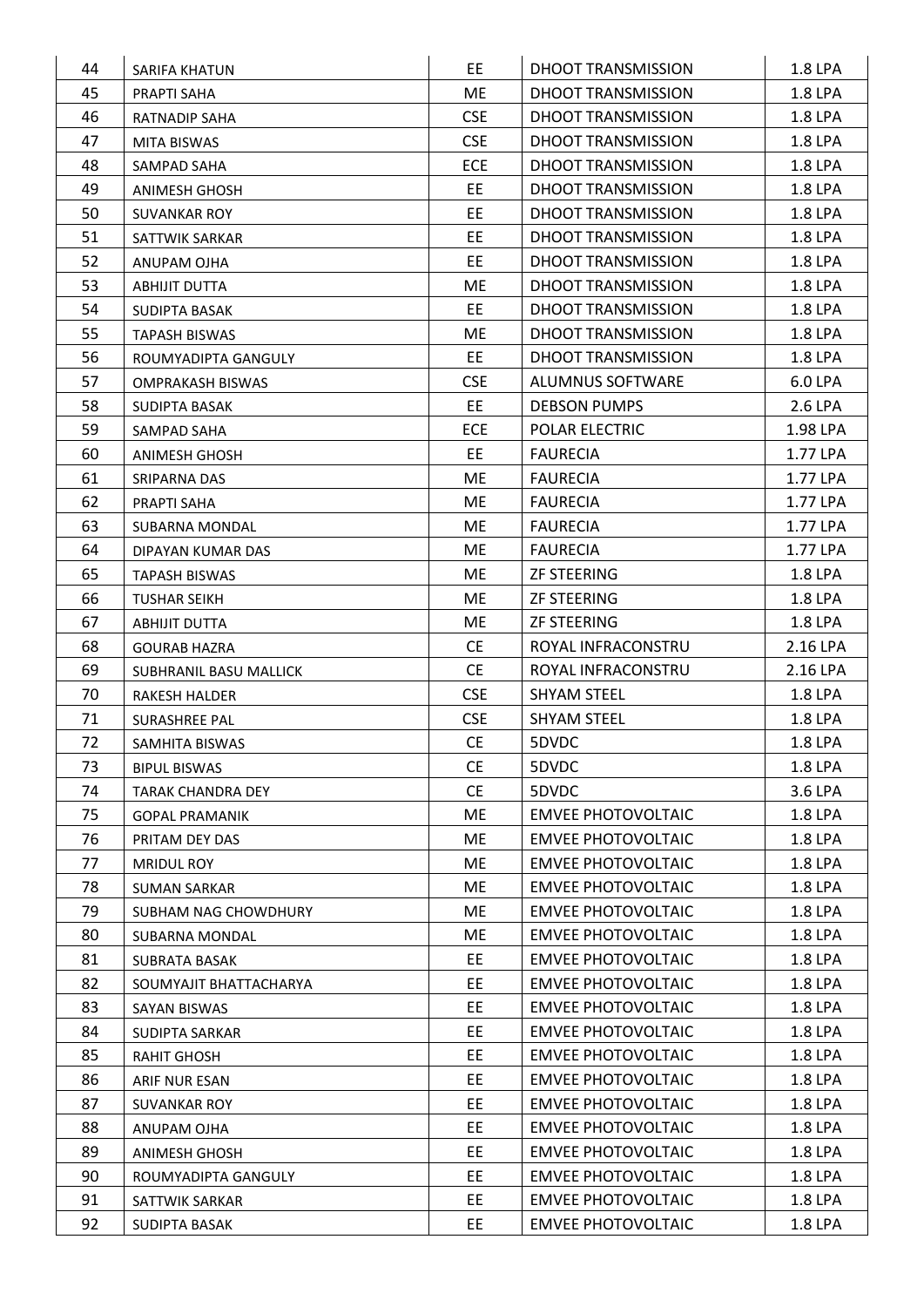| 93 | ANAL ROY                  | EE        | <b>EMVEE PHOTOVOLTAIC</b> | 1.8 LPA |
|----|---------------------------|-----------|---------------------------|---------|
| 94 | <b>ABHIJIT GHOSH</b>      | EE        | <b>EMVEE PHOTOVOLTAIC</b> | 1.8 LPA |
| 95 | DIPAYAN KUMAR DAS         | ME        | <b>EMVEE PHOTOVOLTAIC</b> | 1.8 LPA |
| 96 | <b>DIPAK SARKAR</b>       | ME        | <b>EMVEE PHOTOVOLTAIC</b> | 1.8 LPA |
| 97 | <b>SUJIT KUMAR SARKAR</b> | ME        | <b>EMVEE PHOTOVOLTAIC</b> | 1.8 LPA |
| 98 | <b>ARNAB GHOSH</b>        | <b>ME</b> | <b>EMVEE PHOTOVOLTAIC</b> | 1.8 LPA |
| 99 | <b>ABHIJIT DUTTA</b>      | ME        | <b>EMVEE PHOTOVOLTAIC</b> | 1.8 LPA |

| SI. No.        | <b>Name of Student</b>    | B. Tech.<br><b>Stream</b> | <b>Company Name</b>    | Package<br>(in LPA) |
|----------------|---------------------------|---------------------------|------------------------|---------------------|
| $\mathbf{1}$   | <b>SAYAN BISWAS</b>       | <b>ME</b>                 | POLYRUB COOPERS        | 1.5 LPA             |
| $\overline{2}$ | <b>CHAYAN MONDAL</b>      | <b>ME</b>                 | POLYRUB COOPERS        | 1.5 LPA             |
| 3              | DINABANDHU SARKAR         | <b>ME</b>                 | POLYRUB COOPERS        | 1.5 LPA             |
| 4              | <b>MANAB SUREKA</b>       | <b>ME</b>                 | POLYRUB COOPERS        | 1.5 LPA             |
| 5              | PRADIPTA NANDY            | ME                        | POLYRUB COOPERS        | 1.5 LPA             |
| 6              | <b>SAGAR BISWAS</b>       | <b>ME</b>                 | POLYRUB COOPERS        | 1.5 LPA             |
| $\overline{7}$ | PRITAM GHOSH              | <b>ME</b>                 | POLYRUB COOPERS        | 1.5 LPA             |
| 8              | RANAJIT BISWAS            | <b>ME</b>                 | POLYRUB COOPERS        | 1.5 LPA             |
| 9              | <b>SOHAN PAL</b>          | <b>ME</b>                 | POLYRUB COOPERS        | 1.5 LPA             |
| 10             | <b>DIBAKAR SIKDAR</b>     | <b>ME</b>                 | POLYRUB COOPERS        | 1.5 LPA             |
| 11             | SOUMTADIP ROY             | ME                        | POLYRUB COOPERS        | 1.5 LPA             |
| 12             | <b>LOKENATH SAHA</b>      | <b>ME</b>                 | POLYRUB COOPERS        | 1.5 LPA             |
| 13             | PRITAM GHOSH CHOWDHURY    | ME                        | POLYRUB COOPERS        | 1.5 LPA             |
| 14             | <b>GOURANGA SADHUKHAN</b> | <b>ME</b>                 | POLYRUB COOPERS        | 1.5 LPA             |
| 15             | <b>BISWAJIT DAS</b>       | <b>ME</b>                 | POLYRUB COOPERS        | 1.5 LPA             |
| 16             | PROBIR BHOWMIK            | <b>ME</b>                 | POLYRUB COOPERS        | 1.5 LPA             |
| 17             | <b>SHAMIK BISWAS</b>      | ME                        | POLYRUB COOPERS        | 1.5 LPA             |
| 18             | RAJIB DAS                 | <b>ME</b>                 | POLYRUB COOPERS        | 1.5 LPA             |
| 19             | <b>SHOUBHIK GHOSH</b>     | <b>ME</b>                 | POLYRUB COOPERS        | 1.5 LPA             |
| 20             | SOUMODIP CHAKRABORTY      | <b>ME</b>                 | POLYRUB COOPERS        | 1.5 LPA             |
| 21             | <b>BIJON ROY</b>          | ME                        | POLYRUB COOPERS        | 1.5 LPA             |
| 22             | <b>ANKUR DAS</b>          | ME                        | POLYRUB COOPERS        | 1.5 LPA             |
| 23             | <b>TUSHAR GHOSH</b>       | <b>ME</b>                 | POLYRUB COOPERS        | 1.5 LPA             |
| 24             | PREM KUMAR DEY            | <b>ME</b>                 | POLYRUB COOPERS        | 1.5 LPA             |
| 25             | <b>DEBASISH GHOSH</b>     | <b>ME</b>                 | POLYRUB COOPERS        | 1.5 LPA             |
| 26             | <b>NILESH MONDAL</b>      | <b>ME</b>                 | POLYRUB COOPERS        | 1.5 LPA             |
| 27             | SIMANTO CHAKRABORTY       | ME                        | POLYRUB COOPERS        | 1.5 LPA             |
| 28             | <b>ABHIJIT DAS</b>        | МE                        | POLYRUB COOPERS        | 1.5 LPA             |
| 29             | RAJIB DAS                 | ME                        | <b>SHARDA MOTORS</b>   | 1.51 LPA            |
| 30             | <b>ABHIJIT DAS</b>        | ME                        | <b>SHARDA MOTORS</b>   | 1.51 LPA            |
| 31             | MANAB SUREKA              | МE                        | <b>SHARDA MOTORS</b>   | 1.51 LPA            |
| 32             | NILESH MONDAL             | ME                        | <b>SHARDA MOTORS</b>   | 1.51 LPA            |
| 33             | <b>SAYAN BISWAS</b>       | ME                        | <b>ALLENBERY WORKS</b> | 1.89 LPA            |
| 34             | PREM KUMAR DEY            | ME                        | <b>ALLENBERY WORKS</b> | 1.89 LPA            |
| 35             | <b>ANKUR DAS</b>          | ME                        | <b>ALLENBERY WORKS</b> | 1.89 LPA            |
| 36             | SIMANTO CHAKRABORTY       | ME                        | <b>ALLENBERY WORKS</b> | 1.89 LPA            |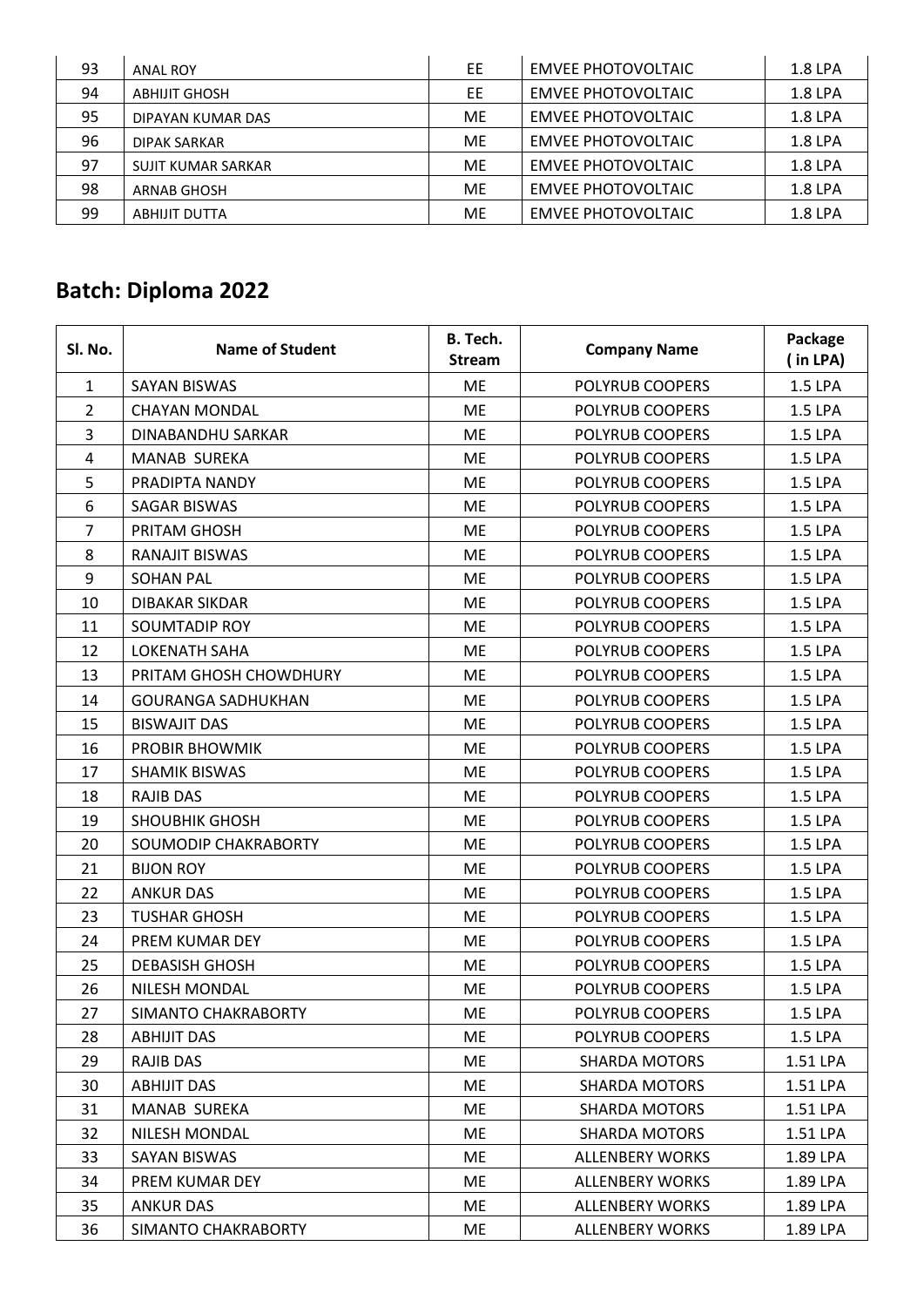| 37 | <b>NILESH MONDAL</b>  | ME  | <b>FAURECIA</b>           | 1.71 LPA |
|----|-----------------------|-----|---------------------------|----------|
| 38 | ANKUR DAS             | ME  | <b>FAURECIA</b>           | 1.71 LPA |
| 39 | <b>MANAB SUREKA</b>   | ME. | <b>FAURECIA</b>           | 1.71 LPA |
| 40 | <b>BIJON ROY</b>      | ME  | <b>ZF STEERING</b>        | 1.56 LPA |
| 41 | SIMANTO CHAKRABORTY   | ME. | <b>FAURECIA</b>           | 1.71 LPA |
| 42 | <b>TUSHAR GHOSH</b>   | ME  | <b>FAURECIA</b>           | 1.71 LPA |
| 43 | <b>DEBASISH GHOSH</b> | ME. | <b>FAURECIA</b>           | 1.71 LPA |
| 44 | <b>ABHIJIT DAS</b>    | ME. | <b>ZF STEERING</b>        | 1.56 LPA |
| 45 | <b>RAJIB DAS</b>      | ME  | <b>ZF STEERING</b>        | 1.56 LPA |
| 46 | <b>SOHAN PAL</b>      | МE  | <b>ZF STEERING</b>        | 1.56 LPA |
| 47 | SOUMYADIP ROY         | ME  | <b>FAURECIA</b>           | 1.71 LPA |
| 48 | <b>SOUVIK GHOSH</b>   | ME. | <b>ZF STEERING</b>        | 1.56 LPA |
| 49 | <b>DEBASISH GHOSH</b> | ME. | <b>HYPER FILTERATION</b>  | 1.2 LPA  |
| 50 | <b>ANKUR DAS</b>      | МE  | DHOOT TRANSMISSION        | 1.64 LPA |
| 51 | MANAB SUREKA          | ME. | DHOOT TRANSMISSION        | 1.64 LPA |
| 52 | <b>DEBASISH GHOSH</b> | ME. | DHOOT TRANSMISSION        | 1.64 LPA |
| 53 | <b>NILESH MONDAL</b>  | ME. | <b>DHOOT TRANSMISSION</b> | 1.64 LPA |

| Sl. No.        | <b>Name of Student</b>  | <b>B.</b> Tech.<br><b>Stream</b> | <b>Company Name</b>       | Package (in LPA) |
|----------------|-------------------------|----------------------------------|---------------------------|------------------|
| $\mathbf{1}$   | NANDITA GHOSH           | <b>CSE</b>                       | PIE INFOCOMM              | 3.5 LPA          |
| $\overline{2}$ | <b>GITA DEBNATH</b>     | <b>CSE</b>                       | PIE INFOCOMM              | 3.5 LPA          |
| $\overline{3}$ | <b>ABHIJIT DATTA</b>    | <b>CE</b>                        | PIE INFOCOMM              | 3.5 LPA          |
| 4              | PREETAM DUTTA           | <b>ECE</b>                       | PIE INFOCOMM              | 3.5 LPA          |
| 5              | <b>SWATI DAS</b>        | <b>ECE</b>                       | PIE INFOCOMM              | 3.5 LPA          |
| 6              | SOUMYA SAHA             | EE                               | PIE INFOCOMM              | 3.5 LPA          |
| $\overline{7}$ | ANGSHUMAN KUNDU         | <b>EE</b>                        | PIE INFOCOMM              | 3.5 LPA          |
| 8              | <b>ARGHYA MITRA</b>     | ME                               | <b>BMW INDUSTRIES</b>     | 1.8 LPA          |
| 9              | PREETAM DUTTA           | <b>ECE</b>                       | <b>IONICS POWER</b>       | 1.8 LPA          |
| 10             | ANGSHUMAN KUNDU         | EE                               | <b>INFINITY IT PARKS</b>  | 1.94 LPA         |
| 11             | SOURAV BISWAS           | <b>CE</b>                        | MNC5D                     | 1.8 LPA          |
| 12             | <b>BISWAJIT SAHA</b>    | <b>CE</b>                        | MNC5D                     | 1.8 LPA          |
| 13             | <b>INDRIMA MAJUMDER</b> | <b>CE</b>                        | MNC5D                     | 1.8 LPA          |
| 14             | <b>ADWITY MONDAL</b>    | <b>CE</b>                        | MNC5D                     | 1.8 LPA          |
| 15             | SANI WAKAR BISWAS       | EE                               | SAKTHI AUTO ANCILARY      | 1.44 LPA         |
| 16             | <b>ARGHYA MITRA</b>     | ME                               | SAKTHI AUTO ANCILARY      | 1.44 LPA         |
| 17             | AYAN KUMAR ROY          | <b>CE</b>                        | MKC INFRASTRUCTURE        | 2.64 LPA         |
| 18             | <b>SOUMEN RUIDAS</b>    | <b>CE</b>                        | MKC INFRASTRUCTURE        | 2.64 LPA         |
| 19             | <b>SAYANTAN SAHA</b>    | <b>CE</b>                        | MKC INFRASTRUCTURE        | 2.64 LPA         |
| 20             | <b>SUBHAJIT SAHA</b>    | <b>CE</b>                        | MKC INFRASTRUCTURE        | 2.64 LPA         |
| 21             | <b>AMIT DAS</b>         | <b>CE</b>                        | MKC INFRASTRUCTURE        | 2.64 LPA         |
| 22             | <b>TANAY BASU</b>       | <b>CE</b>                        | MKC INFRASTRUCTURE        | 2.64 LPA         |
| 23             | <b>BISWAJIT SAHA</b>    | <b>CE</b>                        | MKC INFRASTRUCTURE        | 2.64 LPA         |
| 24             | <b>ABHISHEK DAS</b>     | <b>CE</b>                        | MKC INFRASTRUCTURE        | 2.64 LPA         |
| 25             | <b>ABHIJIT DUTTA</b>    | <b>CE</b>                        | MKC INFRASTRUCTURE        | 2.64 LPA         |
| 26             | <b>ANKIT BISWAS</b>     | <b>CE</b>                        | <b>MKC INFRASTRUCTURE</b> | 2.64 LPA         |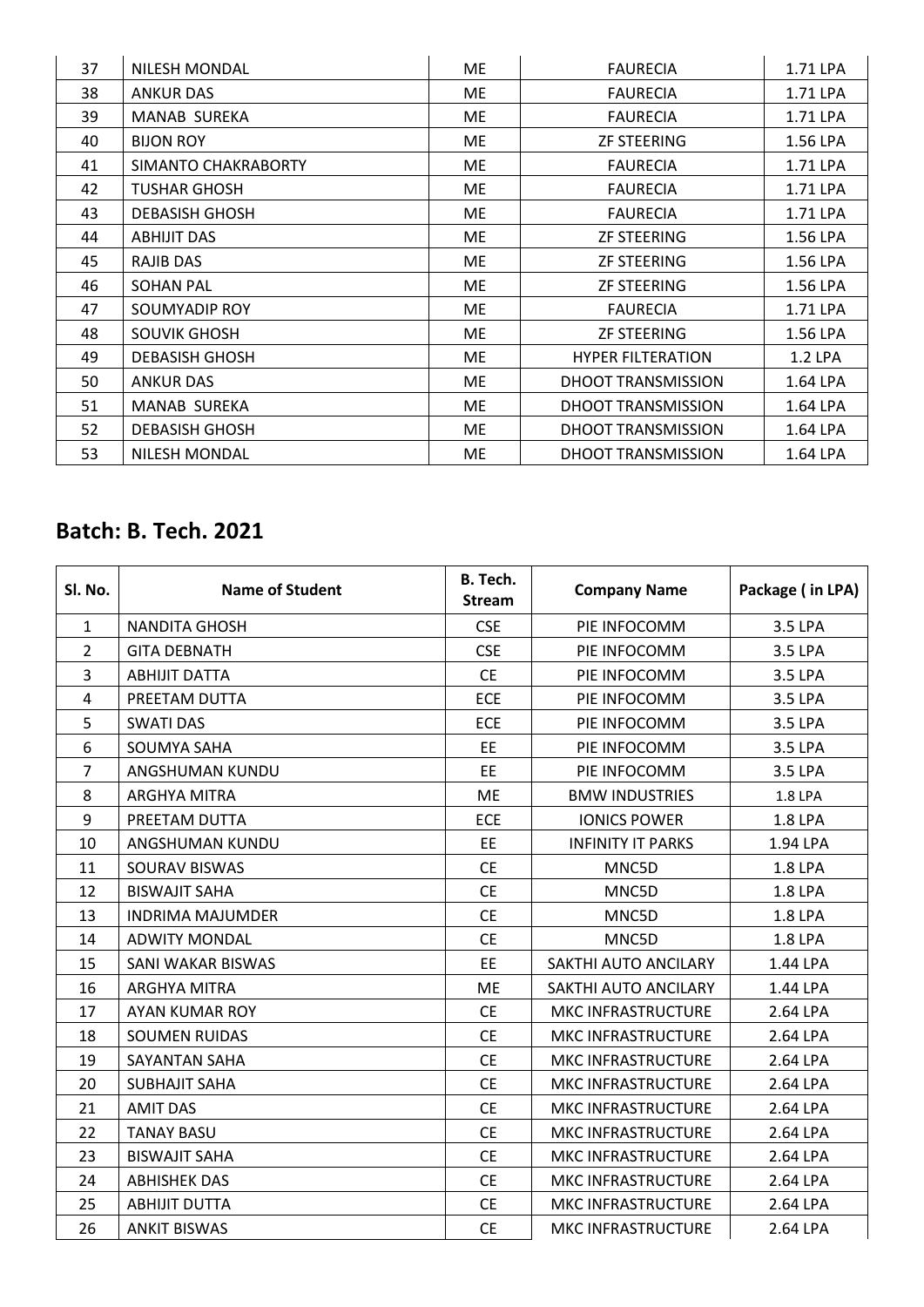| 27 | ARGHYA MITRA        | ME         | <b>FLEETGUARD FILTERS</b> | 1.68 LPA |
|----|---------------------|------------|---------------------------|----------|
| 28 | Pradiptya Saha      | ME         | <b>FLEETGUARD FILTERS</b> | 1.68 LPA |
| 29 | Debjit Ghosh 1      | ME         | <b>FLEETGUARD FILTERS</b> | 1.68 LPA |
| 30 | Jayabrata Das       | ME         | <b>FLEETGUARD FILTERS</b> | 1.68 LPA |
| 31 | Sanju Ghosh         | ME         | <b>FLEETGUARD FILTERS</b> | 1.68 LPA |
| 32 | RAJA MONDAL         | ME         | <b>FLEETGUARD FILTERS</b> | 1.68 LPA |
| 33 | AMIT KUMAR BISWAS   | ME         | <b>FLEETGUARD FILTERS</b> | 1.68 LPA |
| 34 | Pritam Oraon        | ME         | <b>FLEETGUARD FILTERS</b> | 1.68 LPA |
| 35 | Sourav Biswas       | ME         | <b>FLEETGUARD FILTERS</b> | 1.68 LPA |
| 36 | Subhrajit Basak     | ME         | <b>FLEETGUARD FILTERS</b> | 1.68 LPA |
| 37 | Arkadeep Majumder   | ME         | <b>FLEETGUARD FILTERS</b> | 1.68 LPA |
| 38 | Akshay Mandal       | ME         | <b>FLEETGUARD FILTERS</b> | 1.68 LPA |
| 39 | RUDRA PRASAD PAUL   | <b>CSE</b> | <b>VRISINI INFOTECH</b>   | 1.44 LPA |
| 40 | <b>GITA DEBNATH</b> | <b>CSE</b> | <b>VRISINI INFOTECH</b>   | 1.44 LPA |
| 41 | <b>ARIJIT ROY</b>   | <b>CSE</b> | <b>VRISINI INFOTECH</b>   | 1.44 LPA |
| 42 | SOUMYA SAHA         | EE.        | POLAR FANS LTD.           | 1.8 LPA  |

| Sl. No.        | <b>Name of Student</b>  | <b>Stream</b> | <b>Company Name</b> | Package (in LPA) |
|----------------|-------------------------|---------------|---------------------|------------------|
| $\mathbf{1}$   | <b>JOY GOPAL DAS</b>    | ME            | SHIVAM AUTOTECH     | 2.30 LPA         |
| $\overline{2}$ | SUDIPTA DEBNATH         | <b>ME</b>     | SHIVAM AUTOTECH     | 2.30 LPA         |
| 3              | MRINAL JOARDER          | <b>ME</b>     | SHIVAM AUTOTECH     | 2.30 LPA         |
| $\overline{4}$ | <b>DIPANJAN GHOSH</b>   | <b>ME</b>     | SHIVAM AUTOTECH     | 2.30 LPA         |
| 5              | PRITAM BISWAS           | <b>ME</b>     | SHIVAM AUTOTECH     | 2.30 LPA         |
| 6              | <b>SOUVICK PANDIT</b>   | <b>ME</b>     | SHIVAM AUTOTECH     | 2.30 LPA         |
| $\overline{7}$ | SHITANSHU ROY           | <b>ME</b>     | SHIVAM AUTOTECH     | 2.30 LPA         |
| 8              | <b>SOUBHIK HALDAR</b>   | <b>ME</b>     | SHIVAM AUTOTECH     | 2.30 LPA         |
| 9              | APURBA DEBNATH          | <b>ME</b>     | SHIVAM AUTOTECH     | 2.30 LPA         |
| 10             | <b>INDRANIL JOARDAR</b> | <b>ME</b>     | SHIVAM AUTOTECH     | 2.30 LPA         |
| 11             | <b>KALPESH PAL</b>      | <b>ME</b>     | SHIVAM AUTOTECH     | 2.30 LPA         |
| 12             | PANKAJ BISWAS           | <b>ME</b>     | SHIVAM AUTOTECH     | 2.30 LPA         |
| 13             | <b>RAJADAS</b>          | <b>ME</b>     | SHIVAM AUTOTECH     | 2.30 LPA         |
| 14             | <b>SUDIP HALDER</b>     | <b>ME</b>     | SHIVAM AUTOTECH     | 2.30 LPA         |
| 15             | <b>BISHNU HALDER</b>    | <b>ME</b>     | SHIVAM AUTOTECH     | 2.30 LPA         |
| 16             | <b>ATANU BISWAS</b>     | <b>ME</b>     | SHIVAM AUTOTECH     | 2.30 LPA         |
| 17             | <b>SUBHAJIT SARKAR</b>  | <b>ME</b>     | SHIVAM AUTOTECH     | 2.30 LPA         |
| 18             | <b>SAYANTAN GHOSH</b>   | <b>ME</b>     | SHIVAM AUTOTECH     | 2.30 LPA         |
| 19             | <b>SUJOY HALDER</b>     | <b>ME</b>     | SHIVAM AUTOTECH     | 2.30 LPA         |
| 20             | <b>DEBRAJ GHOSH</b>     | ME            | SHIVAM AUTOTECH     | 2.30 LPA         |
| 21             | <b>SUVAJIT SARKAR</b>   | ME            | SHIVAM AUTOTECH     | 2.30 LPA         |
| 22             | <b>SAIKAT SINGH</b>     | <b>ME</b>     | SHIVAM AUTOTECH     | 2.30 LPA         |
| 23             | SUMANMONDAL             | <b>ME</b>     | SHIVAM AUTOTECH     | 2.30 LPA         |
| 24             | SOURAVDAS               | <b>ME</b>     | SHIVAM AUTOTECH     | 2.30 LPA         |
| 25             | <b>AROJIT MONDAL</b>    | <b>ME</b>     | SHIVAM AUTOTECH     | 2.30 LPA         |
| 26             | PALLAB KUMAR DAS        | <b>ME</b>     | SHIVAM AUTOTECH     | 2.30 LPA         |
| 27             | RUDRANATH BAIDYA        | <b>ME</b>     | SHIVAM AUTOTECH     | 2.30 LPA         |
| 28             | SANTANU BARAI           | <b>ME</b>     | SHIVAM AUTOTECH     | 2.30 LPA         |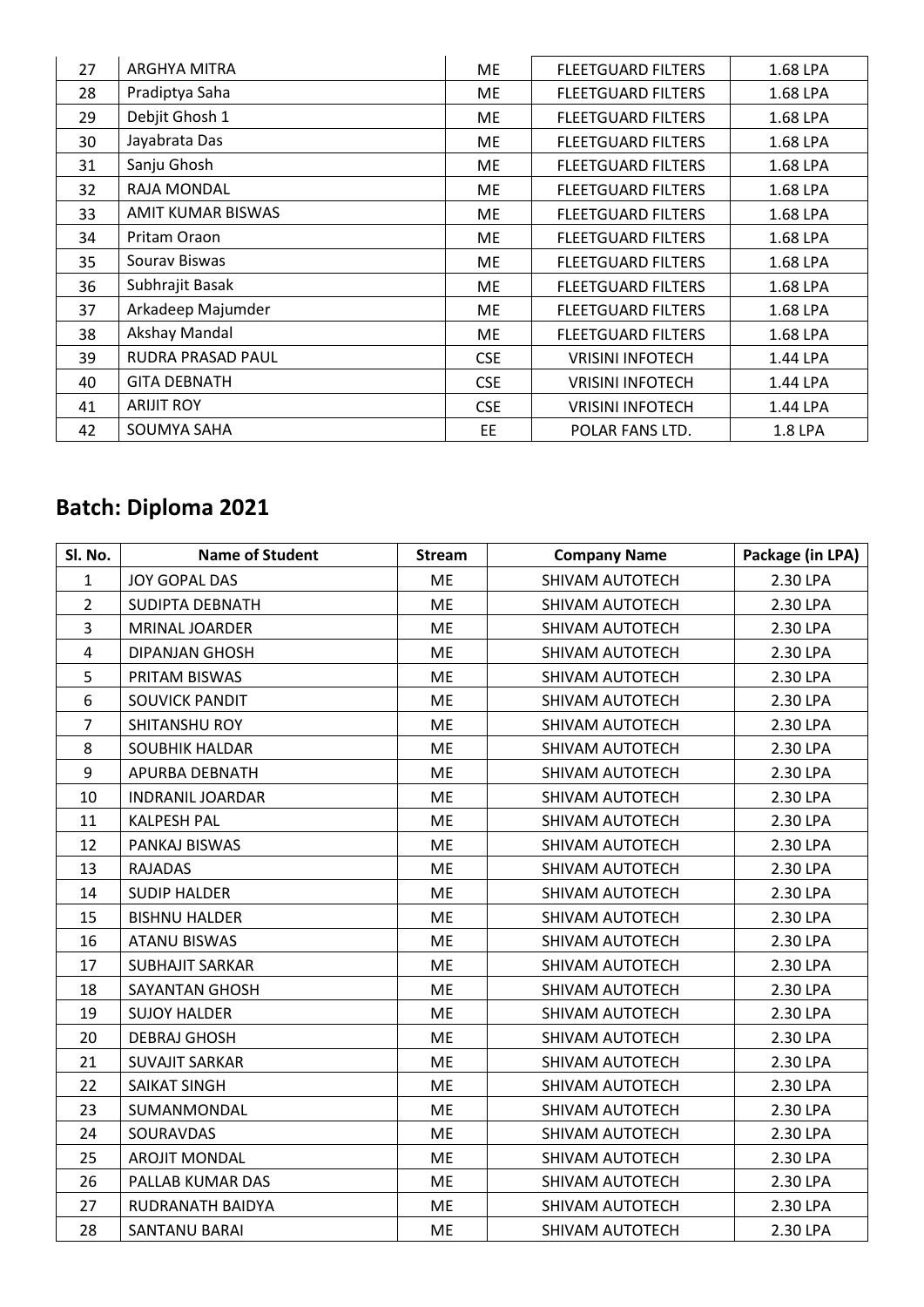| 29 | <b>PRINCE GHOSH</b>      | ME.       | SHIVAM AUTOTECH            | 2.30 LPA |
|----|--------------------------|-----------|----------------------------|----------|
| 30 | <b>SUBHOJIT ADHIKARY</b> | ME.       | SHIVAM AUTOTECH            | 2.30 LPA |
| 31 | <b>SUDIP GUHA</b>        | <b>CE</b> | <b>CYBERSWIFT INFOTECH</b> | 1.44 LPA |
| 32 | DEBANJAN CHAKRABORTY     | <b>CE</b> | <b>CYBERSWIFT INFOTECH</b> | 1.44 LPA |
| 33 | ANKUSH KUMAR ROY         | <b>CE</b> | <b>CYBERSWIFT INFOTECH</b> | 1.44 LPA |
| 34 | <b>CHINMOY KHAN</b>      | <b>CE</b> | <b>CYBERSWIFT INFOTECH</b> | 1.44 LPA |
| 35 | MUKUL SK.                | <b>CE</b> | <b>CYBERSWIFT INFOTECH</b> | 1.44 LPA |
| 36 | RATHINDRANATH DAS        | <b>CE</b> | <b>CYBERSWIFT INFOTECH</b> | 1.44 LPA |

|                |                            | В.                     |                                                   |                                    |
|----------------|----------------------------|------------------------|---------------------------------------------------|------------------------------------|
| Sl. No.        | <b>Name of Student</b>     | Tech.<br><b>Stream</b> | <b>Company Name</b>                               |                                    |
| $\mathbf{1}$   | SONIA MONDAL               | <b>CSE</b>             | NIHARIKA SOFTWARE                                 | Package (in LPA)<br><b>1.8 LPA</b> |
| $\overline{2}$ |                            |                        | <b>ELCOME TECHNOLOGIES</b>                        | 2.28 LPA                           |
| 3              | <b>SUKUMAR BISWAS</b>      | <b>ECE</b>             |                                                   |                                    |
|                | <b>BIPLAB MONDAL</b>       | <b>ECE</b>             | <b>ELCOME TECHNOLOGIES</b>                        | 2.28 LPA                           |
| 4              | NIRMALYA BISWAS            | <b>CE</b>              | <b>VANSH CONSTRUCTIONS</b>                        | 2.8 LPA                            |
| 5              | DEBABRATA SARDAR           | <b>CE</b>              | <b>VANSH CONSTRUCTIONS</b>                        | 2.8 LPA                            |
| 6              | <b>SANDIP PRAMANIK</b>     | <b>CE</b>              | <b>VANSH CONSTRUCTIONS</b>                        | 2.8 LPA                            |
| $\overline{7}$ | AMIYANGSHU BISWAS          | <b>CE</b>              | ROTER LEHMANN PARTNER INDIA LTD.                  | 1.86 LPA                           |
| 8              | ARGHYA BHATTACHARYA        | <b>CE</b>              | ROTER LEHMANN PARTNER INDIA LTD.                  | 1.86 LPA                           |
| 9              | <b>DEBABRATA DAS</b>       | ME                     | <b>ROLON SEALS</b>                                | 2.40 LPA                           |
| 10             | <b>ABHIJIT SAHA</b>        | ME                     | <b>ROLON SEALS</b>                                | 2.40 LPA                           |
| 11             | <b>AKSHAY MONDAL</b>       | ME                     | OGNIBENE INDIA LTD.                               | 1.98 LPA                           |
| 12             | <b>KOUSHIK NATH</b>        | <b>ME</b>              | OGNIBENE INDIA LTD.                               | 1.98 LPA                           |
| 13             | <b>DEBAJIT DAS</b>         | <b>ME</b>              | OGNIBENE INDIA LTD.                               | 1.98 LPA                           |
| 14             | MRINMOY CHAKRABORTY        | ME                     | OGNIBENE INDIA LTD.                               | 1.98 LPA                           |
| 15             | <b>ABHISHEK BHAUMIK</b>    | <b>ME</b>              | OGNIBENE INDIA LTD.                               | 1.98 LPA                           |
| 16             | <b>ABHIJIT SAHA</b>        | ME                     | <b>GALACON INFRASTUCTURES &amp; Projects Ltd.</b> | 1.8 LPA                            |
| 17             | <b>ANUSHRITA ROY</b>       | <b>CE</b>              | <b>PINCLICK</b>                                   | 2.16 LPA                           |
| 18             | <b>ABHIJIT SAHA</b>        | ME                     | <b>INFINITY IT PARKS</b>                          | 2.12 LPA                           |
| 19             | <b>NABIN DAWN</b>          | ME                     | <b>INFINITY IT PARKS</b>                          | 2.12 LPA                           |
| 20             | <b>DEBAJIT DAS</b>         | ME                     | <b>INFINITY IT PARKS</b>                          | 2.12 LPA                           |
| 21             | SOURAV DUTTA               | ME                     | <b>INFINITY IT PARKS</b>                          | 2.12 LPA                           |
| 22             | <b>DEBABRATA BISWAS</b>    | ME                     | <b>INFINITY IT PARKS</b>                          | 2.12 LPA                           |
| 23             | <b>SUMAN KUNDU</b>         | <b>EE</b>              | <b>INFINITY IT PARKS</b>                          | 2.12 LPA                           |
| 24             | RANJU KARMAKAR             | <b>EE</b>              | <b>INFINITY IT PARKS</b>                          | 2.12 LPA                           |
| 25             | <b>KUNAL DAS</b>           | EE                     | <b>INFINITY IT PARKS</b>                          | 2.12 LPA                           |
| 26             | <b>BITTAB BISWAS</b>       | <b>ECE</b>             | <b>ELCOME TECHNOLOGIES</b>                        | 1.95 LPA                           |
| 27             | <b>SUBHOJIT DAS</b>        | <b>ECE</b>             | <b>ELCOME TECHNOLOGIES</b>                        | 1.95 LPA                           |
| 28             | SOUPARNA MAJUMDER          | <b>ECE</b>             | <b>ELCOME TECHNOLOGIES</b>                        | 1.95 LPA                           |
| 29             | <b>SUBHAM ROY</b>          | <b>ECE</b>             | <b>ELCOME TECHNOLOGIES</b>                        | 1.95 LPA                           |
| 30             | <b>SUFAL BISWAS</b>        | <b>ECE</b>             | <b>ELCOME TECHNOLOGIES</b>                        | 1.95 LPA                           |
| 31             | <b>ARKO BISWAS</b>         | <b>ECE</b>             | <b>ELCOME TECHNOLOGIES</b>                        | 1.95 LPA                           |
| 32             | HASNURZAMAN SHAIKH         | <b>CSE</b>             | <b>GLOBSYN</b>                                    | 1.7 LPA                            |
| 33             | <b>GOURHARI HALDER</b>     | <b>CSE</b>             | <b>GLOBSYN</b>                                    | 1.7 LPA                            |
| 34             | <b>SUBHASISH PRAMANICK</b> | <b>CE</b>              | <b>GLOBSYN</b>                                    | 1.7 LPA                            |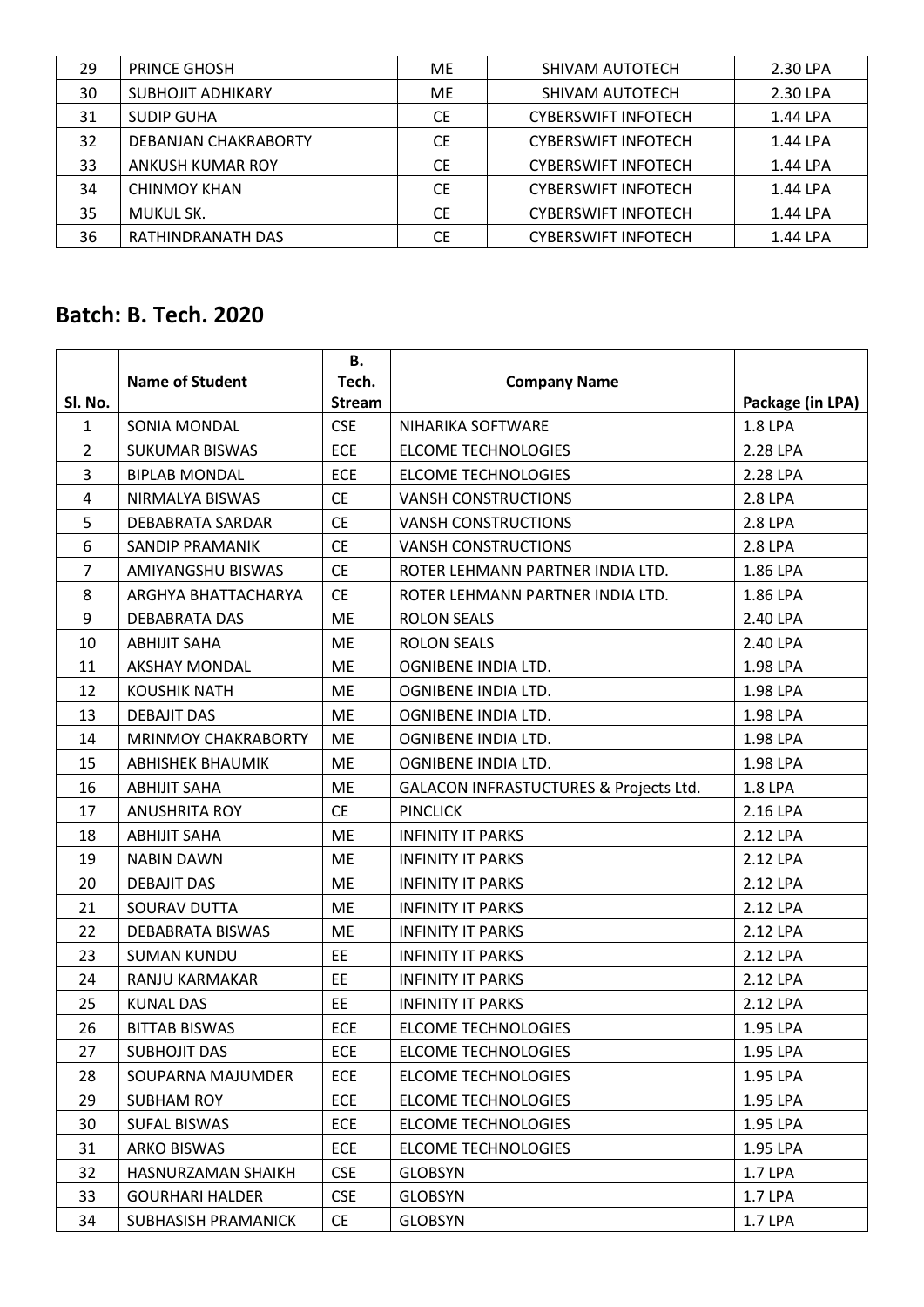| 35 | AMIYANGSHU BISWAS       | <b>CE</b>  | <b>GLOBSYN</b>            | 1.7 LPA |
|----|-------------------------|------------|---------------------------|---------|
| 36 | <b>DEBJIT DAS</b>       | ME         | <b>GLOBSYN</b>            | 1.7 LPA |
| 37 | <b>SUPRADIP BISWAS</b>  | <b>ECE</b> | <b>GLOBSYN</b>            | 1.7 LPA |
| 38 | NIRMALYA BISWAS         | CE.        | <b>MONTECARLO LIMITED</b> | 2.4 LPA |
| 39 | DEBABRATA SARDAR        | CE.        | SIMPLEX PROJECTS LTD.     | 1.8 LPA |
| 40 | <b>ASHIS BISWAS</b>     | <b>CE</b>  | SIMPLEX PROJECTS LTD.     | 1.8 LPA |
| 41 | ARGHYA BHATTACHARYA     | <b>CE</b>  | SIMPLEX PROJECTS LTD.     | 1.8 LPA |
| 42 | CHANDRANATH DUTTA       | CE.        | SIMPLEX PROJECTS LTD.     | 1.8 LPA |
| 43 | REJAUL KARIM            | CE.        | SIMPLEX PROJECTS LTD.     | 1.8 LPA |
| 44 | <b>AMIT KUMAR GHOSH</b> | <b>CE</b>  | SIMPLEX PROJECTS LTD.     | 1.8 LPA |
| 45 | <b>SURAF MOLLAH</b>     | CE.        | SIMPLEX PROJECTS LTD.     | 1.8 LPA |
| 46 | <b>ABHIJIT BHADRA</b>   | <b>CE</b>  | SIMPLEX PROJECTS LTD.     | 1.8 LPA |
| 47 | <b>SANDIP PRAMANIK</b>  | CE.        | SIMPLEX PROJECTS LTD.     | 1.8 LPA |

| Sl. No.        | <b>Name of Student</b>        | <b>Diploma</b><br><b>Stream</b> | <b>Company Name</b>          | Package (in LPA) |
|----------------|-------------------------------|---------------------------------|------------------------------|------------------|
| 1              | <b>TAMAL PAUL</b>             | <b>CE</b>                       | <b>VANSH CONSTRUCTIONS</b>   | 1.8 LPA          |
| $\overline{2}$ | PARTHA PRATIM KUNDU           | <b>CE</b>                       | <b>VANSH CONSTRUCTIONS</b>   | 1.8 LPA          |
| $\overline{3}$ | SOURAV BISWAS                 | ME                              | SUAVE AUTOMOTIVE CORPORATION | 1.44 LPA         |
| $\overline{4}$ | <b>SUMANTA BISWAS</b>         | ME                              | SUAVE AUTOMOTIVE CORPORATION | 1.44 LPA         |
| 5              | <b>KUNTAL MONDAL</b>          | ME                              | SUAVE AUTOMOTIVE CORPORATION | 1.44 LPA         |
| 6              | <b>AMIT BISWAS</b>            | ME                              | SUAVE AUTOMOTIVE CORPORATION | 1.44 LPA         |
| $\overline{7}$ | <b>ANKIT KUMAR</b>            | ME                              | SUAVE AUTOMOTIVE CORPORATION | 1.44 LPA         |
| 8              | SAJIB KUMAR BISWAS            | ME                              | SUAVE AUTOMOTIVE CORPORATION | 1.44 LPA         |
| 9              | RAMPRASAD BISWAS              | ME                              | SUAVE AUTOMOTIVE CORPORATION | 1.44 LPA         |
| 10             | SUDIPTA BISWAS                | ME                              | SUAVE AUTOMOTIVE CORPORATION | 1.44 LPA         |
| 11             | <b>ATINDRA ROY</b>            | ME                              | SUAVE AUTOMOTIVE CORPORATION | 1.44 LPA         |
| 12             | <b>ALOK MAJUMDAR</b>          | ME                              | SUAVE AUTOMOTIVE CORPORATION | 1.44 LPA         |
| 13             | ARPAN MAJUMDER                | ME                              | <b>OGNIBENE INDIA</b>        | 1.75 LPA         |
| 14             | SOURAV BISWAS                 | ME                              | <b>OGNIBENE INDIA</b>        | 1.75 LPA         |
| 15             | RAMPRASAD BISWAS              | ME                              | <b>OGNIBENE INDIA</b>        | 1.75 LPA         |
| 16             | SAJIB KUMAR BISWAS            | ME                              | <b>OGNIBENE INDIA</b>        | 1.75 LPA         |
| 17             | <b>SAYAN DAS</b>              | ME                              | <b>OGNIBENE INDIA</b>        | 1.75 LPA         |
| 18             | <b>ALOK MAJUMDAR</b>          | ME                              | <b>OGNIBENE INDIA</b>        | 1.75 LPA         |
| 19             | PALLOB MONDAL                 | ME                              | <b>OGNIBENE INDIA</b>        | 1.75 LPA         |
| 20             | <b>DEEP BARICK</b>            | ME                              | <b>OGNIBENE INDIA</b>        | 1.75 LPA         |
| 21             | <b>FARUK ABDULLAH MALLICK</b> | ME                              | <b>OGNIBENE INDIA</b>        | 1.75 LPA         |
| 22             | <b>SUBHOJIT PAUL</b>          | ME                              | <b>OGNIBENE INDIA</b>        | 1.75 LPA         |
| 23             | <b>AMIT BISWAS</b>            | ME                              | <b>OGNIBENE INDIA</b>        | 1.75 LPA         |
| 24             | <b>SANJAY SARKAR</b>          | ME                              | <b>OGNIBENE INDIA</b>        | 1.75 LPA         |
| 25             | <b>DURBADAL BISWAS</b>        | <b>CE</b>                       | <b>CYBERSWIFT INFOTECH</b>   | 1.44 LPA         |
| 26             | <b>KOUSHIK DAS</b>            | <b>CE</b>                       | <b>CYBERSWIFT INFOTECH</b>   | 1.44 LPA         |
| 27             | <b>TAMAL PAUL</b>             | <b>CE</b>                       | <b>CYBERSWIFT INFOTECH</b>   | 1.44 LPA         |
| 28             | <b>MRINMOY DAS</b>            | <b>CE</b>                       | <b>CYBERSWIFT INFOTECH</b>   | 1.44 LPA         |
| 29             | RAMPRASAD BISWAS              | ME                              | <b>ROCKMAN INDUSTRIES</b>    | 1.5 LPA          |
| 30             | <b>ALOK MAJUMDAR</b>          | <b>ME</b>                       | <b>ROCKMAN INDUSTRIES</b>    | 1.5 LPA          |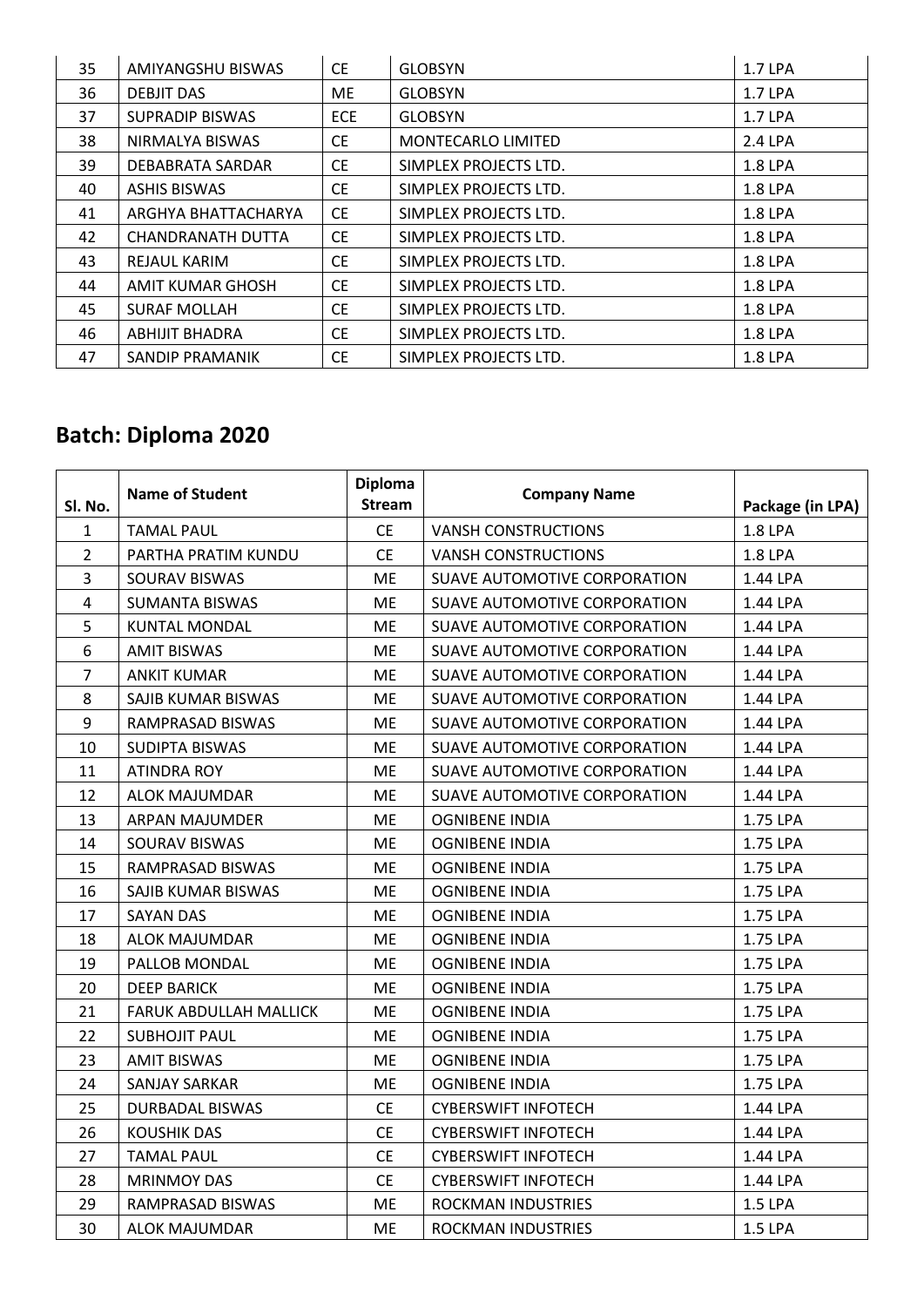| 31 | <b>SUMANTA BISWAS</b>         | ME        | ROCKMAN INDUSTRIES | 1.5 LPA  |
|----|-------------------------------|-----------|--------------------|----------|
| 32 | <b>SAYAN DAS</b>              | ME        | ROCKMAN INDUSTRIES | 1.5 LPA  |
| 33 | <b>DEEP BARICK</b>            | <b>ME</b> | ROCKMAN INDUSTRIES | 1.5 LPA  |
| 34 | PALLOB MONDAL                 | ME        | ROCKMAN INDUSTRIES | 1.5 LPA  |
| 35 | <b>AMIT BISWAS</b>            | ME        | ROCKMAN INDUSTRIES | 1.5 LPA  |
| 36 | <b>SUBHAJIT PAUL</b>          | <b>ME</b> | ROCKMAN INDUSTRIES | 1.5 LPA  |
| 37 | <b>FARUK ABDULLAH MALLICK</b> | ME        | ROCKMAN INDUSTRIES | 1.5 LPA  |
| 38 | <b>ALOK MAJUMDAR</b>          | ME        | <b>JBM GROUP</b>   | 1.32 LPA |
| 39 | ARPAN MAJUMDER                | ME        | <b>JBM GROUP</b>   | 1.32 LPA |
| 40 | FARUK ABDULLAH MALLICK        | ME        | <b>JBM GROUP</b>   | 1.32 LPA |
| 41 | ROHIT KUMAR DAS               | ME        | <b>JBM GROUP</b>   | 1.32 LPA |
| 42 | <b>KUNTAL MONDAL</b>          | <b>ME</b> | <b>JBM GROUP</b>   | 1.32 LPA |
| 43 | SAJIB KUMAR BISWAS            | ME        | <b>JBM GROUP</b>   | 1.32 LPA |
| 44 | <b>SUBHAJIT PAUL</b>          | ME        | <b>JBM GROUP</b>   | 1.32 LPA |
| 45 | <b>SUMANTA BISWAS</b>         | ME        | <b>JBM GROUP</b>   | 1.32 LPA |
| 46 | PALLOB MONDAL                 | ME        | <b>JBM GROUP</b>   | 1.32 LPA |
| 47 | <b>ANKIT KUMAR</b>            | ME        | <b>JBM GROUP</b>   | 1.32 LPA |
| 48 | <b>SAYAN DAS</b>              | <b>ME</b> | <b>JBM GROUP</b>   | 1.32 LPA |
| 49 | <b>KRISHNA GHOSH</b>          | ME        | <b>JBM GROUP</b>   | 1.32 LPA |
| 50 | <b>AMIT BISWAS</b>            | ME        | <b>JBM GROUP</b>   | 1.32 LPA |
| 51 | <b>DEEP BARICK</b>            | ME        | <b>JBM GROUP</b>   | 1.32 LPA |
| 52 | <b>CHINMAY GHOSH</b>          | ME        | <b>JBM GROUP</b>   | 1.32 LPA |
| 53 | SADIK HOSSAIN MONDAL          | <b>ME</b> | <b>JBM GROUP</b>   | 1.32 LPA |
| 54 | <b>AKASH BISWAS</b>           | ME        | <b>JBM GROUP</b>   | 1.32 LPA |
| 55 | SUDIPTA BISWAS                | ME        | <b>JBM GROUP</b>   | 1.32 LPA |
| 56 | <b>TRILOCHON BISWAS</b>       | ME        | <b>JBM GROUP</b>   | 1.32 LPA |
| 57 | <b>ASHIM DUTTA</b>            | ME        | <b>JBM GROUP</b>   | 1.32 LPA |
| 58 | <b>CHAYAN BISWAS</b>          | ME        | <b>JBM GROUP</b>   | 1.32 LPA |

| Sl. No.        | <b>Name of Student</b> | B. Tech.          | <b>Company Name</b>         | Package (in LPA) |
|----------------|------------------------|-------------------|-----------------------------|------------------|
| $\mathbf{1}$   | Susham Ghosh           | ME B Tech         | <b>AICH Group</b>           | 1.68 LPA         |
| $\overline{2}$ | Md. Nawab              | ME B Tech         | <b>AICH Group</b>           | 1.68LPA          |
| 3              | <b>Bidipta Das</b>     | CE B Tech         | <b>AICH Group</b>           | 1.68 LPA         |
| 4              | Debasish Nandi         | CSE B Tech        | CloudHead Technologies      | 1.2 LPA          |
| 5              | Kuntal Baidya          | EE B Tech         | Infinity IT Parks           | 1.92 LPA         |
| 6              | Gourab Debnath         | EE B Tech         | Infinity IT Parks           | 1.92 LPA         |
| $\overline{7}$ | Susham Ghosh           | ME B Tech         | Infinity IT Parks           | 1.92 LPA         |
| 8              | Gourab Debnath         | EE B Tech         | Keventor Agro               | 1.2 LPA          |
| 9              | Manab Das              | CSE B Tech        | <b>Qbent Technologies</b>   | 1.2 LPA          |
| 10             | Sashwata Das           | <b>CSE B Tech</b> | <b>Qbent Technologies</b>   | 1.2 LPA          |
| 11             | Subrata Sarkar         | EE B Tech         | Teleysia Networks Pvt. Ltd. | 1.92 LPA         |
| 12             | Kuntal Baidya          | EE B Tech         | Teleysia Networks Pvt. Ltd. | 1.92 LPA         |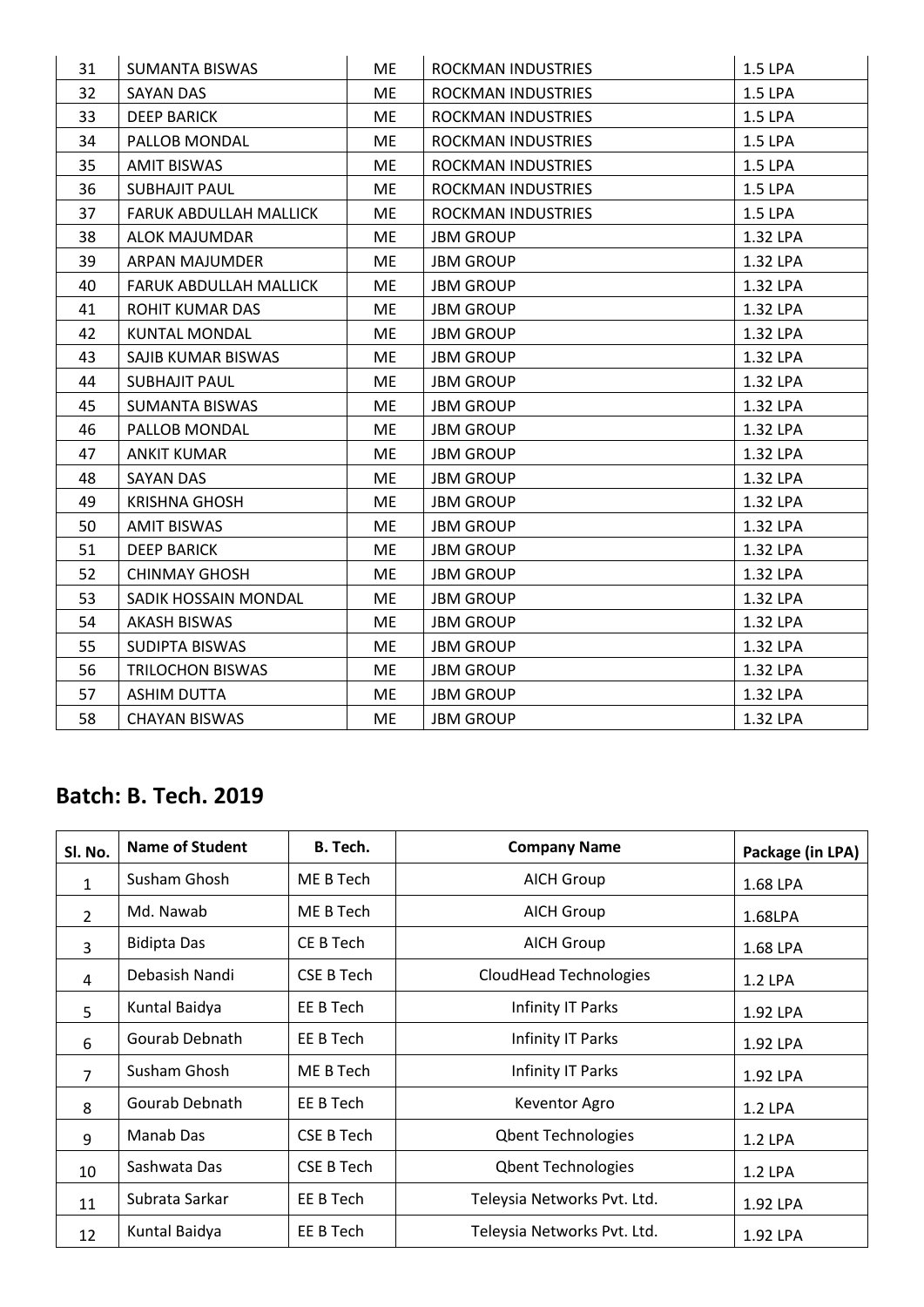| 13 | Arko Biswas             | EE B Tech         | Teleysia Networks Pvt. Ltd.             | 1.92 LPA |
|----|-------------------------|-------------------|-----------------------------------------|----------|
| 14 | Sufal Biswas            | <b>ECE B Tech</b> | Teleysia Networks Pvt. Ltd.             | 1.92 LPA |
| 15 | Susovan Sarkar          | <b>ECE B Tech</b> | Teleysia Networks Pvt. Ltd.             | 1.92 LPA |
| 16 | Arijit Bhattachjarya    | ME B Tech         | Institute of Applied Quality Management | 1.44 LPA |
| 17 | Anil Kumar Saw          | ME B Tech         | Institute of Applied Quality Management | 1.44 LPA |
| 18 | Sayan Mallick           | ME B Tech         | Institute of Applied Quality Management | 1.44 LPA |
| 19 | Bikash Bhaskar          | ME B Tech         | Institute of Applied Quality Management | 1.44 LPA |
| 20 | Rituraj Gayen           | EE B Tech         | Institute of Applied Quality Management | 1.44 LPA |
| 21 | <b>Bishan Debnath</b>   | CE B Tech         | MKC Infrastructure Pvt. Ltd.            | 2.6 LPA  |
| 22 | Arpan Dutta             | CE B Tech         | MKC Infrastructure Pvt. Ltd.            | 2.6 LPA  |
| 23 | Manik Kumar Bera        | CE B Tech         | MKC Infrastructure Pvt. Ltd.            | 2.6 LPA  |
| 24 | Guddu Kumar             | CE B Tech         | MKC Infrastructure Pvt. Ltd.            | 2.6 LPA  |
| 25 | Bachu Mondal            | CE B Tech         | MKC Infrastructure Pvt. Ltd.            | 2.6 LPA  |
| 26 | Ram Krishna Samanta     | CE B Tech         | MKC Infrastructure Pvt. Ltd.            | 2.6 LPA  |
| 27 | Subitan Halder          | <b>ECE B Tech</b> | <b>CDTECH Innovations Pvt. Ltd.</b>     | 1.44 LPA |
| 28 | Pranab Basak            | EE B Tech         | JP Smart Skills Foundation              | 1.44 LPA |
| 29 | Ranit Ball              | EE B Tech         | JP Smart Skills Foundation              | 1.44 LPA |
| 30 | Apu Sarkar              | EE B Tech         | JP Smart Skills Foundation              | 1.44 LPA |
| 31 | Kuntal Baidya           | EE B Tech         | JP Smart Skills Foundation              | 1.44 LPA |
| 32 | Subrata Sarkar          | EE B Tech         | JP Smart Skills Foundation              | 1.44 LPA |
| 33 | Anuvansham              | <b>ECE B Tech</b> | JP Smart Skills Foundation              | 1.44 LPA |
| 34 | <b>Bhaskar Mondal</b>   | ME B Tech         | JP Smart Skills Foundation              | 1.44 LPA |
| 35 | Gautam Mondal           | ME B Tech         | JP Smart Skills Foundation              | 1.44 LPA |
| 36 | Sanjit Barai            | ME B Tech         | JP Smart Skills Foundation              | 1.44 LPA |
| 37 | Shayan Mallick          | ME B Tech         | JP Smart Skills Foundation              | 1.44 LPA |
| 38 | <b>Govind Kumar Ram</b> | ME B Tech         | JP Smart Skills Foundation              | 1.44 LPA |
| 39 | Lowsad Mondal           | ME B Tech         | JP Smart Skills Foundation              | 1.44 LPA |
| 40 | Anil Kumar Saw          | ME B Tech         | JP Smart Skills Foundation              | 1.44 LPA |
| 41 | Rajka Debnath           | ME B Tech         | JP Smart Skills Foundation              | 1.44 LPA |
| 42 | Arnab Kumar Ghosh       | ME B Tech         | JP Smart Skills Foundation              | 1.44 LPA |
| 43 | Arijit Bhattachjarya    | ME B Tech         | JP Smart Skills Foundation              | 1.44 LPA |
| 44 | Susham Ghosh            | ME B Tech         | JP Smart Skills Foundation              | 1.44 LPA |
| 45 | Dipanjan Kundu          | ME B Tech         | JP Smart Skills Foundation              | 1.44 LPA |
| 46 | Bikash Bhaskar          | ME B Tech         | JP Smart Skills Foundation              | 1.44 LPA |
| 47 | Anjan Chowdhuri         | ME B Tech         | JP Smart Skills Foundation              | 1.44 LPA |
| 48 | Shouvik Ghosh           | ME B Tech         | JP Smart Skills Foundation              | 1.44 LPA |
| 49 | Hafijul Biswas          | ME B Tech         | JP Smart Skills Foundation              | 1.44 LPA |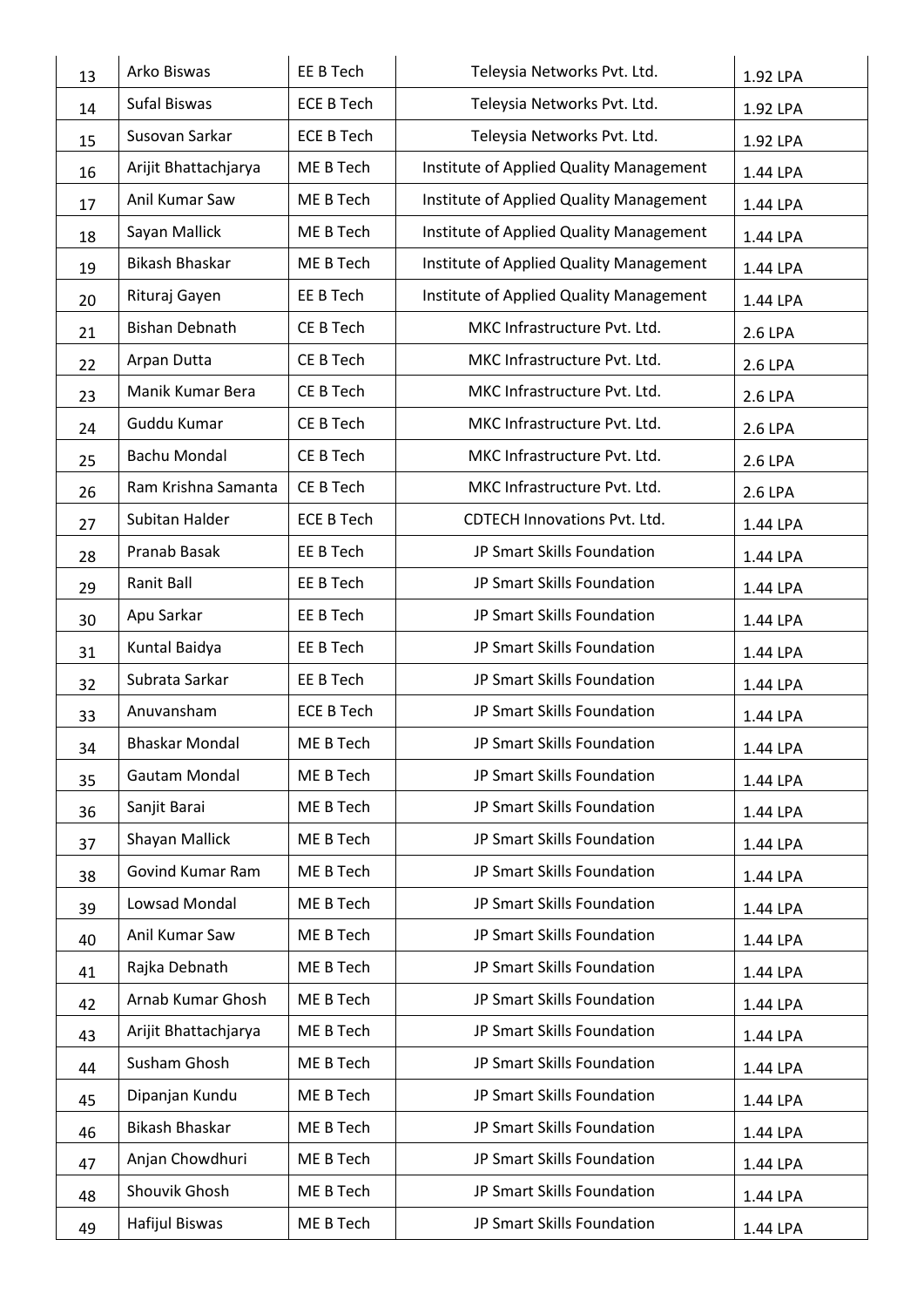| 50 | Sherful Alam Baidya   | ME B Tech | JP Smart Skills Foundation | 1.44 LPA |
|----|-----------------------|-----------|----------------------------|----------|
| 51 | Sohel Sk.             | ME B Tech | JP Smart Skills Foundation | 1.44 LPA |
| 52 | Rakesh Mondal         | ME B Tech | JP Smart Skills Foundation | 1.44 LPA |
| 53 | Arpan Sadhukhan       | ME B Tech | JP Smart Skills Foundation | 1.44 LPA |
| 54 | Md. Ahammad Khan      | ME B Tech | JP Smart Skills Foundation | 1.44 LPA |
| 55 | <b>Hafijul Biswas</b> | ME B Tech | JP Smart Skills Foundation | 1.44 LPA |

| Sl. No.        | <b>Name of Student</b> | <b>Diploma</b> | <b>Company Name</b>                 | Package (in LPA) |
|----------------|------------------------|----------------|-------------------------------------|------------------|
| $\mathbf{1}$   | Bappaditya Dhani       | ME Diploma     | <b>Sharda Motors</b>                | 1.44 LPA         |
| $\overline{2}$ | Subhadeep Chakraborty  | ME Diploma     | Brakes India Pvt. Ltd.              | 1.2 LPA          |
| 3              | Koushik Sadhukhan      | ME Diploma     | <b>Gemson Precision Engineering</b> | 1.88 LPA         |
| 4              | <b>Mukul Biswas</b>    | ME Diploma     | <b>Gemson Precision Engineering</b> | 1.88 LPA         |
| 5              | Ayan Chakraborty       | ME Diploma     | <b>Gemson Precision Engineering</b> | 1.88 LPA         |
| 6              | Prasanta Kumar Banik   | ME Diploma     | <b>Gemson Precision Engineering</b> | 1.88 LPA         |
| 7              | Arnab Ghosh            | ME Diploma     | <b>Gemson Precision Engineering</b> | 1.88 LPA         |
| 8              | Jiban Sarkar           | ME Diploma     | <b>Gemson Precision Engineering</b> | 1.88 LPA         |
| 9              | Krishna Gopal Biswas   | ME Diploma     | <b>Gemson Precision Engineering</b> | 1.88 LPA         |
| 10             | Shubhodip Halder       | ME Diploma     | <b>Gemson Precision Engineering</b> | 1.88 LPA         |
| 11             | <b>Milon Sarkar</b>    | ME Diploma     | <b>Gemson Precision Engineering</b> | 1.88 LPA         |
| 12             | Dipankar ganguly       | ME Diploma     | <b>Gemson Precision Engineering</b> | 1.88 LPA         |
| 13             | Pijush Ghosh           | ME Diploma     | <b>Gemson Precision Engineering</b> | 1.88 LPA         |
| 14             | Subarna Mondal         | ME Diploma     | <b>Gemson Precision Engineering</b> | 1.88 LPA         |
| 15             | Subhadip dey           | ME Diploma     | <b>Tenneco Automotive</b>           | 1.5 LPA          |
| 16             | Sourav Chakraborty     | ME Diploma     | <b>Tenneco Automotive</b>           | 1.5 LPA          |
| 17             | Saurav Pramanik        | ME Diploma     | <b>Tenneco Automotive</b>           | 1.5 LPA          |
| 18             | Sanjay Saha            | CE Diploma     | S S Solutions                       | 1.44 LPA         |
| 19             | <b>Tarak Ghosh</b>     | CE Diploma     | S S Solutions                       | 1.44 LPA         |
| 20             | Subhajit Raha          | CE Diploma     | S S Solutions                       | 1.44 LPA         |
| 21             | Sanjoy Saha            | CE Diploma     | S S Solutions                       | 1.44 LPA         |
| 22             | Debkumar Bhattacharjee | CE Diploma     | <b>JVR Land &amp; Surveys</b>       | 1.44 LPA         |
| 23             | Dipankar ganguly       | ME Diploma     | J K Tyres                           | 1.35 LPA         |
| 24             | Durba Biswas           | ME Diploma     | J K Tyres                           | 1.35 LPA         |
| 25             | Koushik Sadhukhan      | ME Diploma     | J K Tyres                           | 1.35 LPA         |
| 26             | Ayan Chakraborty       | ME Diploma     | J K Tyres                           | 1.35 LPA         |
| 27             | SK Saddam Hossain      | ME Diploma     | J K Tyres                           | 1.35 LPA         |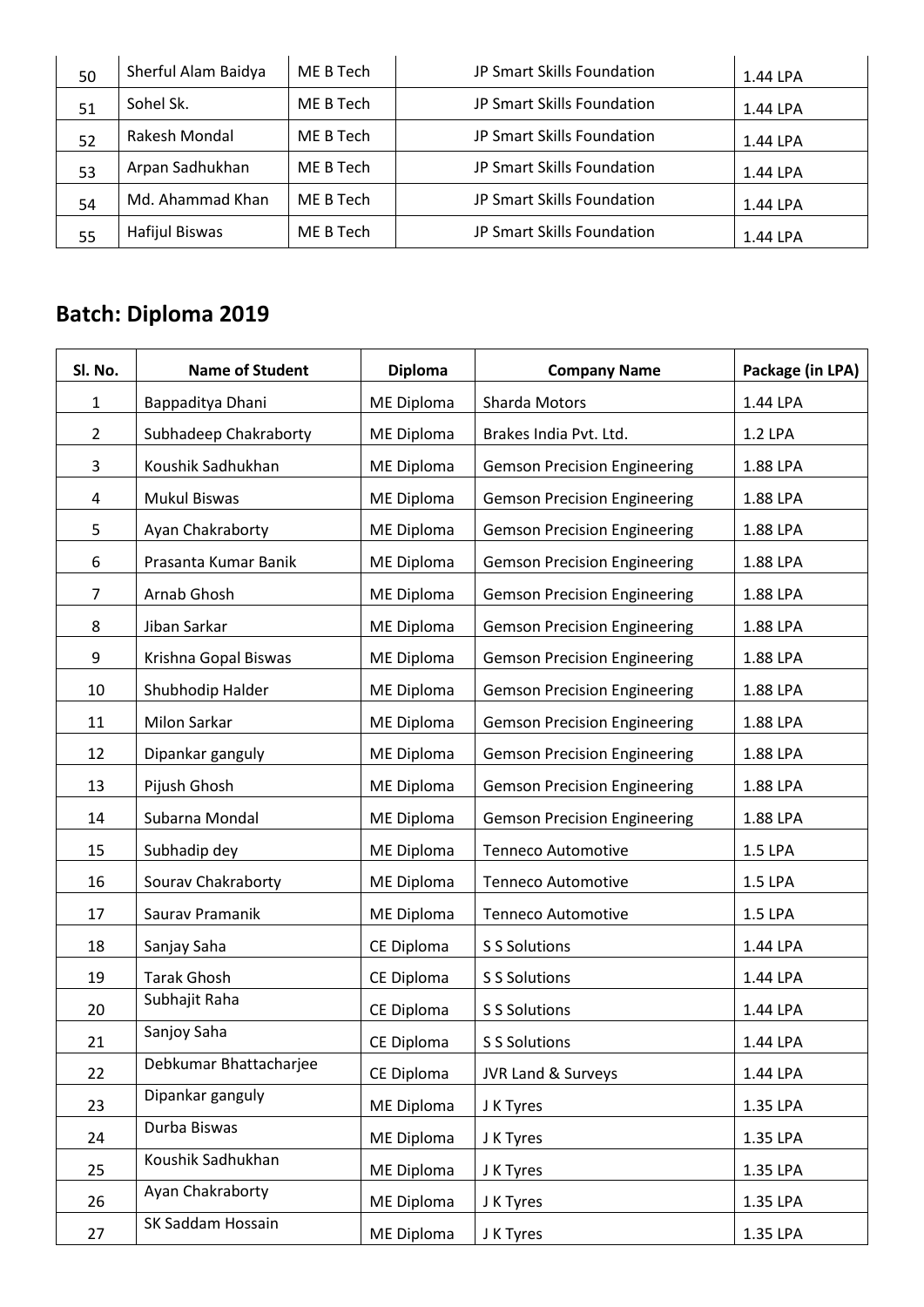| 28 | Sujauddin Mondal     | ME Diploma | J K Tyres          | 1.35 LPA |
|----|----------------------|------------|--------------------|----------|
| 29 | Bappaditya Dhani     | ME Diploma | J K Tyres          | 1.35 LPA |
| 30 | Pijush Ghosh         | ME Diploma | J K Tyres          | 1.35 LPA |
| 31 | Madhusudan Das       | ME Diploma | J K Tyres          | 1.35 LPA |
| 32 | Jiban Sarkar         | ME Diploma | J K Tyres          | 1.35 LPA |
| 33 | Subarna Mondal       | ME Diploma | J K Tyres          | 1.35 LPA |
| 34 | Sudip Sarkar         | ME Diploma | J K Tyres          | 1.35 LPA |
| 35 | Subhasis Mitra       | ME Diploma | J K Tyres          | 1.35 LPA |
| 36 | Milon Sarkar         | ME Diploma | J K Tyres          | 1.35 LPA |
| 37 | Debasrija Bardhan    | ME Diploma | J K Tyres          | 1.35 LPA |
| 38 | Chandan Kumar Dhara  | ME Diploma | J K Tyres          | 1.35 LPA |
| 39 | Krishna Gopal Biswas | ME Diploma | J K Tyres          | 1.35 LPA |
| 40 | Arnab Ghosh          | ME Diploma | J K Tyres          | 1.35 LPA |
| 41 | Subhankar Mondal     | ME Diploma | J K Tyres          | 1.35 LPA |
| 42 | Saurav Pramanik      | ME Diploma | J K Tyres          | 1.35 LPA |
| 43 | Sayan Raha           | ME Diploma | J K Tyres          | 1.35 LPA |
| 44 | <b>Ashok Das</b>     | ME Diploma | J K Tyres          | 1.35 LPA |
| 45 | Sanjoy Sarkar        | ME Diploma | J K Tyres          | 1.35 LPA |
| 46 | Subhadip Halder      | ME Diploma | Inodaya Preceptors | 1.47 LPA |
| 47 | Rajat Pramanik       | ME Diploma | Inodaya Preceptors | 1.47 LPA |
| 48 | Sourav Pramanick     | ME Diploma | Inodaya Preceptors | 1.47 LPA |
| 49 | Subhankar Mondal     | ME Diploma | Inodaya Preceptors | 1.47 LPA |
| 50 | Sujauddin Mondal     | ME Diploma | Inodaya Preceptors | 1.47 LPA |
| 51 | Shuvajit Saha        | ME Diploma | Inodaya Preceptors | 1.47 LPA |
| 52 | Rabiul Alam Sk       | ME Diploma | Inodaya Preceptors | 1.47 LPA |
| 53 | Sourav Chakraborty   | ME Diploma | Inodaya Preceptors | 1.47 LPA |
| 54 | Subhadipta Sarkar    | ME Diploma | Inodaya Preceptors | 1.47 LPA |
| 55 | Pijush Ghosh         | ME Diploma | Inodaya Preceptors | 1.47 LPA |
| 56 | Sanjoy Sarkar        | ME Diploma | Inodaya Preceptors | 1.47 LPA |
| 57 | Masud Karim Molla    | ME Diploma | Inodaya Preceptors | 1.47 LPA |
| 58 | <b>Hrittik Das</b>   | ME Diploma | Inodaya Preceptors | 1.47 LPA |
| 59 | Subhasis Mitra       | ME Diploma | Inodaya Preceptors | 1.47 LPA |
| 60 | Sujit Kumar Sarkar   | ME Diploma | Inodaya Preceptors | 1.47 LPA |
| 61 | Madhusudan Das       | ME Diploma | Inodaya Preceptors | 1.47 LPA |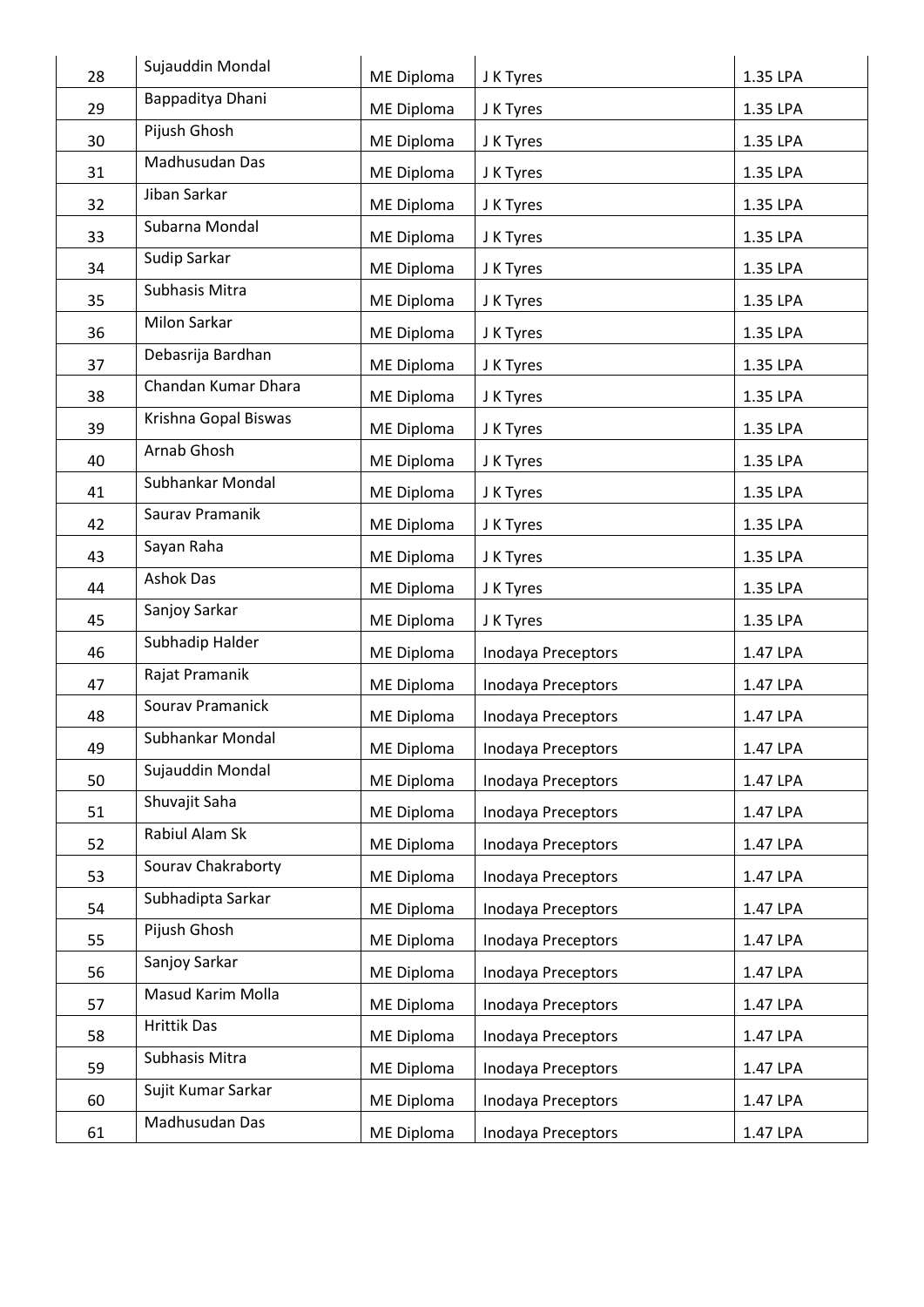| Sl. No.        | <b>Name of Student</b>     | <b>B.</b> Tech.  | <b>Company Name</b>                     | Package (in LPA) |
|----------------|----------------------------|------------------|-----------------------------------------|------------------|
| $\mathbf{1}$   | Arghya Ghosh               | CE Btech         | <b>Techno Electric</b>                  | 2.64 LPA         |
| $\overline{2}$ | Dipankar Dey               | CE Btech         | Deb construction                        | 1.44 LPA         |
| 3              | Subham Sarkar              | CE Btech         | Deb construction                        | 1.44 LPA         |
| $\overline{4}$ | <b>Srinath Chakraborty</b> | ME Btech         | JK Protoma                              | 1.44 LPA         |
| 5              | Kaushik Saha               | ME Btech         | JK Protoma                              | 1.44 LPA         |
| 6              | MD SHADAB JAMAL            | ME Btech         | <b>JBM Auto</b>                         | 1.44 LPA         |
| 7              | <b>SUSHOVAN NANDY</b>      | CE Btech         | <b>JBM Auto</b>                         | 1.44 LPA         |
| 8              | <b>SUDIP KUMAR MONDAL</b>  | CE Btech         | <b>JBM Auto</b>                         | 1.44 LPA         |
| 9              | Subhasis Karmakar          | ME Btech         | <b>Plasto Eltronics</b>                 | 1.32 LPA         |
| 10             | <b>Ruhul Amin Biswas</b>   | CE Btech         | Zenus                                   | 1.56 LPA         |
| 11             | Samir Barman               | <b>ECE Btech</b> | Infinity                                | 1.56 LPA         |
| 12             | Pratyush Deb               | EE Btec          | Infinity                                | 1.56 LPA         |
| 13             | Suman Dutta                | <b>EE Btec</b>   | Infinity                                | 1.56 LPA         |
| 14             | SOUMYADIPTA SAHA           | CE Btech         | <b>Alclad Fabrication (METROMATRIX)</b> | 1.32 LPA         |
| 15             | <b>ANIRBAN BASAK</b>       | CE Btech         | <b>Alclad Fabrication (METROMATRIX)</b> | 1.32 LPA         |
| 16             | Mayurika Biswas            | <b>CSE Btech</b> | <b>Exacta Solutions</b>                 | 1.2 LPA          |
| 17             | Tamaltaru Mukherjee        | <b>CSE Btech</b> | <b>Exacta Solutions</b>                 | 1.2 LPA          |
| 18             | <b>NEHA MONDAL</b>         | <b>CSE Btech</b> | Vrishini                                | 1.2 LPA          |
| 19             | PRIYA SAHA                 | <b>CSE Btech</b> | Vrishini                                | 1.2 LPA          |
| 21             | Pratyush Deb               | EE Btech         | <b>ASVA Sales &amp; Marketing</b>       | 1.8 LPA          |
| 22             | Archisman Das              | CE Btech         | Infinity                                | 1.56 LPA         |
| 23             | Dipayan Chowdhury          | <b>CSE Btech</b> | <b>Exacta Solutions</b>                 | 1.2 LPA          |
| 24             | Saibur Rahaman             | CE Btech         | <b>Pipal Tree Ventures</b>              | 1.44 LPA         |
| 25             | Dibyendu Saha              | CE Btech         | <b>Pipal Tree Ventures</b>              | 1.44 LPA         |
| 26             | Intajul Sheikh             | CE Btech         | <b>Pipal Tree Ventures</b>              | 1.44 LPA         |
| 27             | Sushovan Nandi             | CE Btech         | <b>Pipal Tree Ventures</b>              | 1.44 LPA         |
| 28             | Tanushree Pan              | CE Btech         | <b>Pipal Tree Ventures</b>              | 1.44 LPA         |
| 29             | Soumita Rakshit            | CE Btech         | <b>Pipal Tree Ventures</b>              | 1.44 LPA         |
| 30             | Arpita Mistri              | CE Btech         | <b>Pipal Tree Ventures</b>              | 1.44 LPA         |
| 31             | <b>Biswarup Aich</b>       | EE B Tech        | Infinity                                | 1.56 LPA         |
| 32             | Swarup Sinha               | CE Btech         | <b>Pipal Tree Ventures</b>              | 1.44 LPA         |
| 33             | Pratik Banerjee            | CE Btech         | <b>Pipal Tree Ventures</b>              | 1.44 LPA         |
| 34             | Swarup Halder              | CE Btech         | <b>Pipal Tree Ventures</b>              | 1.44 LPA         |
| 35             | Mayurika Biswas            | <b>CSE Btech</b> | Microlive Technologies                  | 1.2 LPA          |
| 36             | Bifasha Mondal             | <b>CSE Btech</b> | Microlive Technologies                  | 1.2 LPA          |
| 37             | Pradipta Das               | <b>CSE Btech</b> | Microlive Technologies                  | 1.2 LPA          |
| 38             | Sayantan Nandi             | CE Btech         | Jyoti Tiles                             | 1.44 LPA         |
| 39             | Suman Dutta                | EE B Tech        | <b>Techno Electric</b>                  | 2.64 LPA         |
| 40             | Sukhendu Pramanik          | ME Btech         | <b>BRG Steel</b>                        | 1.56 LPA         |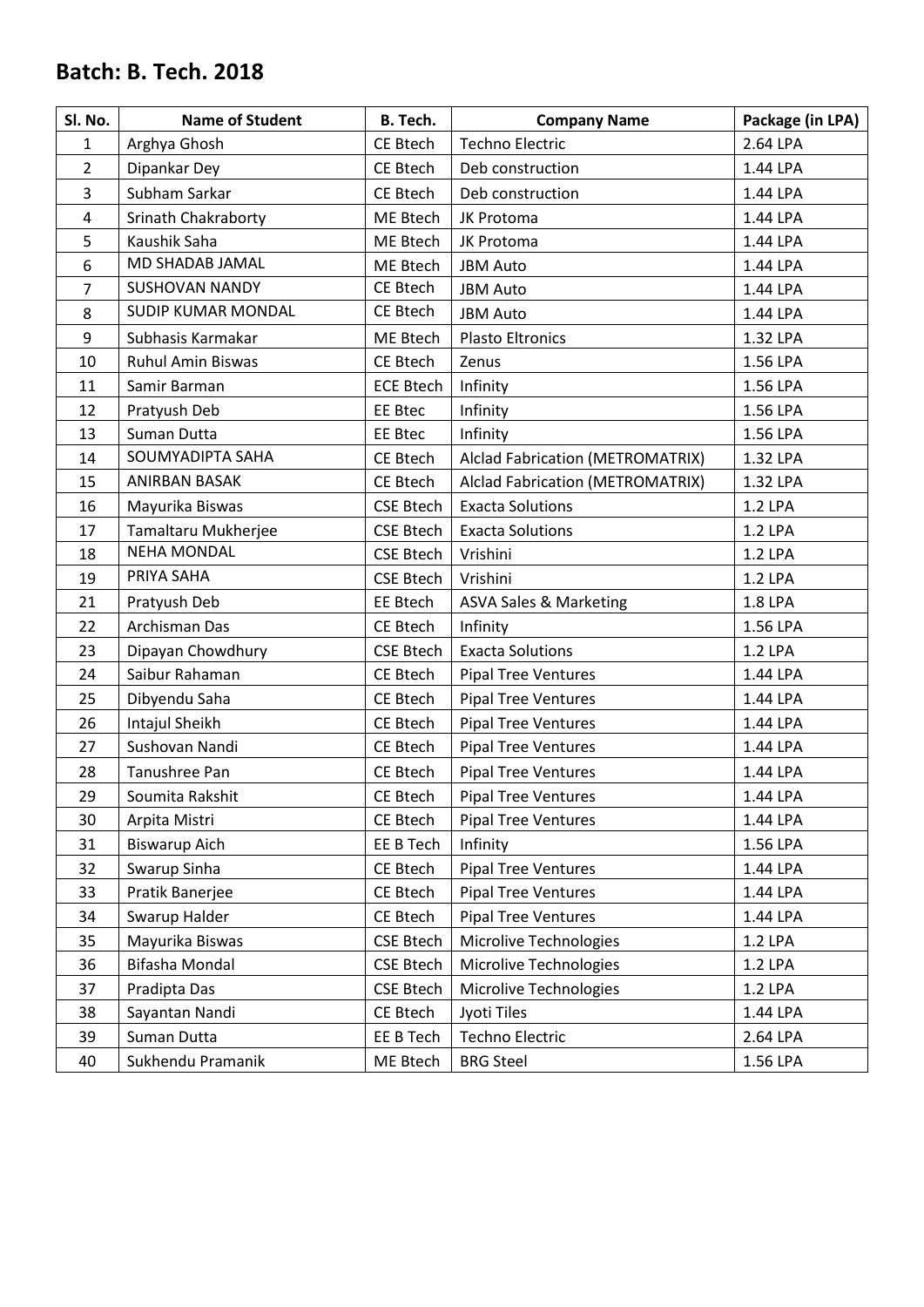| <b>SINo</b>    | Name of student           | <b>Diploma</b>    | <b>Company Name</b>     | Package (in LPA) |
|----------------|---------------------------|-------------------|-------------------------|------------------|
| $\mathbf{1}$   | Rishikesh Kr Rai          | <b>ME Diploma</b> | <b>JBM Auto</b>         | 1.2 LPA          |
| $\overline{2}$ | Asif Ahamed               | ME Diploma        | <b>JBM Auto</b>         | 1.2 LPA          |
| 3              | <b>Biswarup Sanyal</b>    | ME Diploma        | <b>JBM Auto</b>         | 1.2 LPA          |
| 4              | Samir Garai               | ME Diploma        | <b>JBM Auto</b>         | 1.2 LPA          |
| 5              | Sajal Chakraborty         | ME Diploma        | <b>JBM Auto</b>         | 1.2 LPA          |
| 6              | Krishna Pal               | ME Diploma        | <b>JBM Auto</b>         | 1.2 LPA          |
| 7              | Biswajit Basu             | ME Diploma        | <b>JBM Auto</b>         | 1.2 LPA          |
| 8              | Abhijit Dutta             | <b>ME Diploma</b> | <b>JBM Auto</b>         | 1.2 LPA          |
| 9              | Surajit Paul              | ME Diploma        | <b>JBM Auto</b>         | 1.2 LPA          |
| 10             | Sukumar Giri              | <b>ME Diploma</b> | <b>JBM Auto</b>         | 1.2 LPA          |
| 11             | Raja Mondal               | ME Diploma        | <b>JBM Auto</b>         | 1.2 LPA          |
| 12             | Susmit Kumar Ghosh        | ME Diploma        | <b>JBM Auto</b>         | 1.2 LPA          |
| 13             | Sujan Biswas              | <b>ME Diploma</b> | <b>JBM Auto</b>         | 1.2 LPA          |
| 14             | Chiranjit Biswas          | ME Diploma        | <b>JBM Auto</b>         | 1.2 LPA          |
| 15             | Akash Pal                 | ME Diploma        | <b>JBM Auto</b>         | 1.2 LPA          |
| 16             | Dipankar Ghosh            | ME Diploma        | <b>JBM Auto</b>         | 1.2 LPA          |
| 17             | Samiran Sadhukhan         | ME Diploma        | <b>JBM Auto</b>         | 1.2 LPA          |
| 18             | Sourav Sadhukhan          | ME Diploma        | <b>JBM Auto</b>         | 1.2 LPA          |
| 19             | Subrata Ghosh             | ME Diploma        | <b>JBM Auto</b>         | 1.2 LPA          |
| 20             | <b>BAPI JANA</b>          | <b>ME Diploma</b> | <b>JBM Auto</b>         | 1.2 LPA          |
| 21             | <b>BIPUL KUMAR MONDAL</b> | Civil Diploma     | <b>JBM Auto</b>         | 1.2 LPA          |
| 22             | <b>SUBHASH GHOSH</b>      | ME Diploma        | <b>JBM Auto</b>         | 1.2 LPA          |
| 23             | PRITAM SAHA               | <b>ME Diploma</b> | <b>JBM Auto</b>         | 1.2 LPA          |
| 24             | <b>MEHEDI HASAN</b>       | ME Diploma        | <b>JBM Auto</b>         | 1.2 LPA          |
| 25             | <b>ASHISH CHOWDHURY</b>   | ME Diploma        | <b>JBM Auto</b>         | 1.2 LPA          |
| 26             | Monojit Barman            | <b>ME Diploma</b> | <b>JBM Auto</b>         | 1.2 LPA          |
| 27             | Amit Kr Goswami           | ME Diploma        | <b>JBM Auto</b>         | 1.2 LPA          |
| 28             | Jit Dey                   | <b>ME Diploma</b> | <b>JBM Auto</b>         | 1.2 LPA          |
| 29             | Arindam Mondal            | <b>ME Diploma</b> | <b>JBM Auto</b>         | 1.2 LPA          |
| 30             | Suchindram Pal            | ME Diploma        | <b>Plasto Eltronics</b> | 1.2 LPA          |
| 31             | Amit Kr Biswas            | ME Diploma        | <b>Plasto Eltronics</b> | 1.2 LPA          |
| 32             | Subhradeep Chakraborty    | Civil Diploma     | DMRK, Indore            | 1.2 LPA          |
| 33             | Gourab Biswas             | Civil Diploma     | DMRK, Indore            | 1.2 LPA          |
| 34             | Rahul Dutta               | Civil Diploma     | DMRK, Indore            | 1.2 LPA          |
| 35             | Rajesh Ghosh              | Civil Diploma     | DMRK, Indore            | 1.2 LPA          |
| 36             | Sourav Sarkar             | Civil Diploma     | DMRK, Indore            | 1.2 LPA          |
| 37             | <b>SUJOY SARDAR</b>       | Civil Diploma     | LASP, Vijaywada         | 1.2 LPA          |
| 38             | ABDUL SAHIL MONDAL        | Civil Diploma     | LASP, Vijaywada         | 1.2 LPA          |
| 39             | <b>DIPANKAR BISWAS</b>    | Civil Diploma     | LASP, Vijaywada         | 1.2 LPA          |
| 40             | <b>BAPI JANA</b>          | ME Diploma        | SHIBAM AUTOTECH         | 1.32 LPA         |
| 41             | Arindam Mondal            | ME Diploma        | SHIBAM AUTOTECH         | 1.32 LPA         |
| 42             | Samiran Sadhukhan         | ME Diploma        | SHIBAM AUTOTECH         | 1.32 LPA         |
| 43             | Ashish Chowdhury          | ME Diploma        | SHIBAM AUTOTECH         | 1.32 LPA         |
| 44             | PRITAM SAHA               | ME Diploma        | SHIBAM AUTOTECH         | 1.32 LPA         |
| 45             | Sourav Mondal             | ME Diploma        | SHIBAM AUTOTECH         | 1.32 LPA         |
| 46             | <b>SUBHASH GHOSH</b>      | ME Diploma        | SHIBAM AUTOTECH         | 1.32 LPA         |